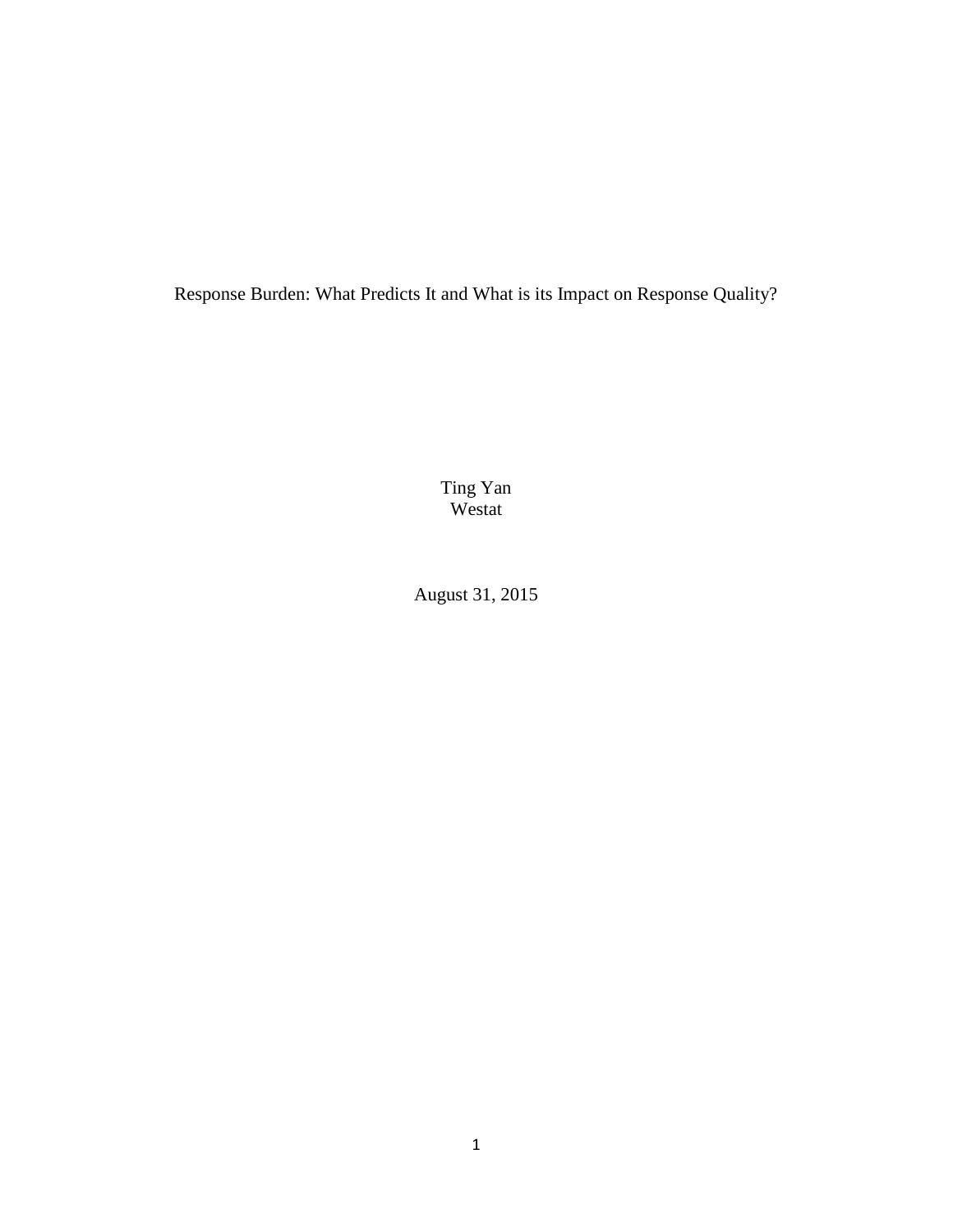# Abstract

Concerns about the burden that surveys place on respondents have a long history in the survey field. As early as the 1920s, survey researchers and practitioners expressed concern about the potential negative impacts of response burden. However, a review of the response burden literature reveals that conceptualizations and measures of burden are still underdeveloped, and as a result findings from empirical research in this area remain equivocal.

Beginning in 2011, the Consumer Expenditure Quarterly Interview Survey (CEQ) fielded survey questions to measure respondents' perceptions of burden and their attitudes and perceptions about the survey. The current study examines these data to understand the factors that are associated with burden and the impact burden can have on data quality. The first phase of this work makes use of structural equation modeling to explore how survey characteristics, respondent characteristics, and respondent attitudes affect respondents' perception of the survey and subsequently perception of response burden. We found that low motivation, recall task difficulties, and challenging survey requests all directly contribute to respondents' perception of burden. In addition, low motivation contributes to response burden through its effect on respondents' negative perception of the survey. We also found that part of the measurement models are not equivalent across modes of data collection but the structural relationships are. The second phase of the study assessed the impact of response burden on CE data quality. We found that perceptions of burden increase the number of Don't Know and Refusal answers, especially for those interviewed on the phone. Removing the most burdened respondents did not significantly affect the expenditure estimates and could potentially lead to cost savings in data collection and post-survey processing. We discuss the implications of these findings for conceptualizations of survey response burden and for tailoring survey designs to balance burden considerations with quality and cost targets.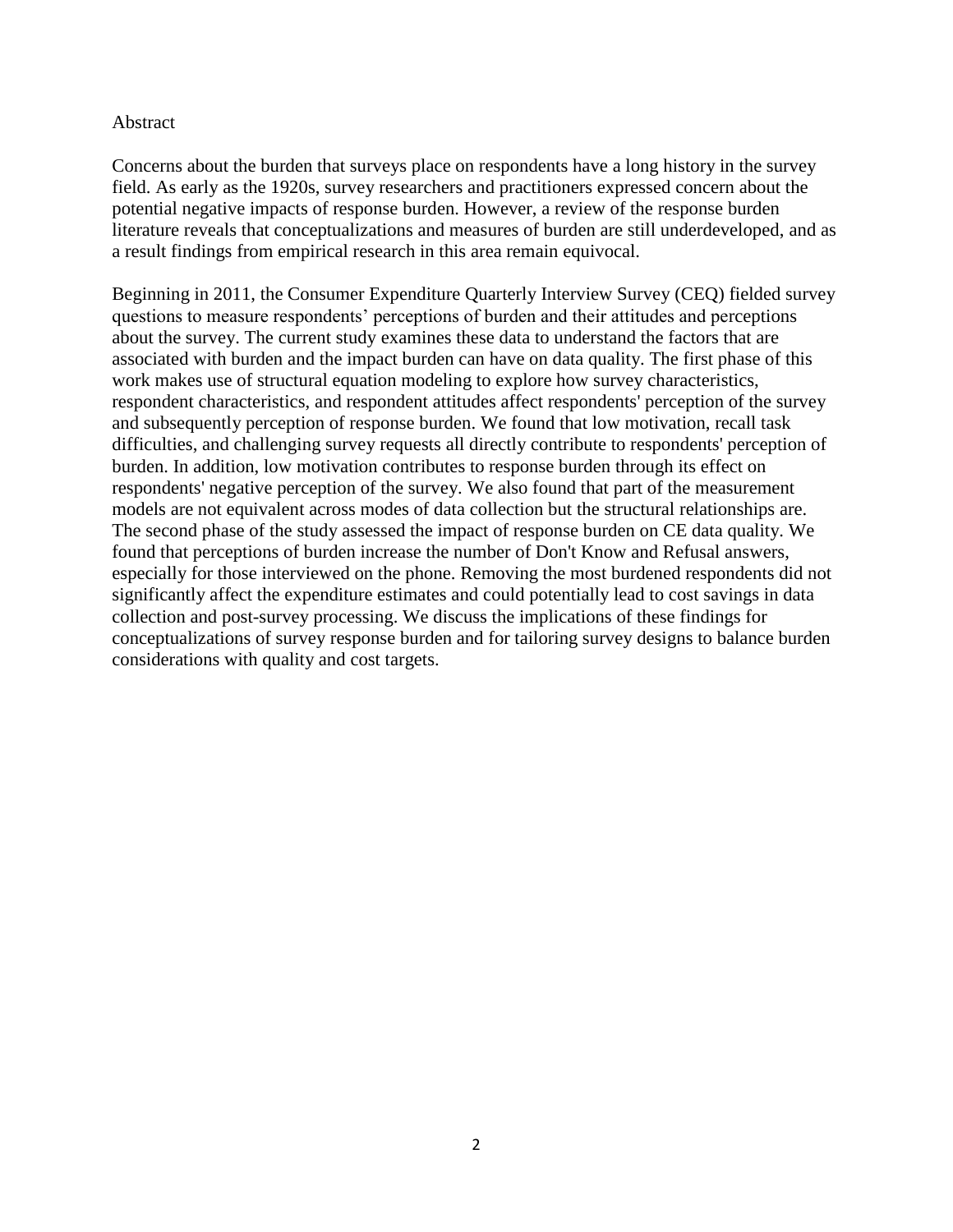#### 1. Introduction

Concerns about the burden that surveys place on respondents have a long history in the survey field. As early as the 1920s, survey researchers and practitioners expressed concern about the potential negative impacts of response burden. Bradburn pointed out the challenges of studying burden in his nominal paper on burden: "The topic of respondent burden is not a neat, clearly defined topic about which there is an abundance of literature" (1978: p49). About four decades later, burden is still considered as "*not* a straightforward area to discuss, measure, and manage" (Jones, 2012: p1). A review of the burden literature reveals that conceptualizations and measures of burden are still underdeveloped, and as a result findings from empirical research in this area remain equivocal.

Efforts to measure burden tend to fall into three broad categories. The first category measures properties of surveys/tasks that are believed to impose response burden, such as the length of an interview and the difficulty of the response task (Filion, 1981; Warriner, 1981; Hoogendoorn and Sikkel, 1998; Groves, Singer, and Corning, 1999; Singer et al., 1999; Hoogendoorn, 2004; Rostald, Adler, and Ryden, 2011). This category identifies likely sources of burden rather than measuring burden as perceived by respondents. The second category measures respondents' attitudes and beliefs toward surveys, such as interest in the survey, importance of the survey, and the perception of time and effort spent (Sharp and Frankel, 1983; Hoogendoorn, 2004; Stocke and Langfeldt, 2004; Fricker, Gonzalez, and Tan, 2011; Fricker, Kreisler, and Tan, 2012; Geisen, 2012). These respondent characteristics are potential mediators of the perception of burden, resulting in differential perceptions of burden across respondents, but they are not direct measures of burden themselves. The third category measures burden as perceived by respondents through respondent behaviors such as willingness to be re-interviewed and feeling of exhaustion and so on (Sharp and Frankel, 1983; Stocke and Langfeldt, 2004). This category measures the impact or effect of burden instead of burden itself.

A more important issue, however, is that these very different measurements of response burden reflect both the lack of and the need for a well-developed conceptual framework on burden. Direct measurement of burden is used in two studies. In a web survey to a convenience sample, burden is directly measured via a survey question asking respondents how burdensome answering survey questions on a particular web page was to them (Galesic, 2006). The Consumer Expenditure Interview Survey (CE) is the first and only government-sponsored large scale survey that also directly measures respondents' feeling of burden by asking how burdensome they found the survey was (Fricker, Gonzalez, and Tan, 2011; Fricker, Kreisler, and Tan, 2012; Fricker, Yan, and Tsai, 2014; Yan, Fricker, and Tsai, 2014). Too often, researchers and practitioners rely on loose definitions of burden, or continue to employ interview length as a proxy measure of burden (e.g., Groves et al., 1999; Rolstad et al., 2011). As the earliest conceptualization of burden, Bradburn's view of burden was multidimensional and reflected the influences of interview length, effort required of respondents, the frequency of interviews, and the amount of stress on respondents (Bradburn, 1978). He emphasized that burden is a subjective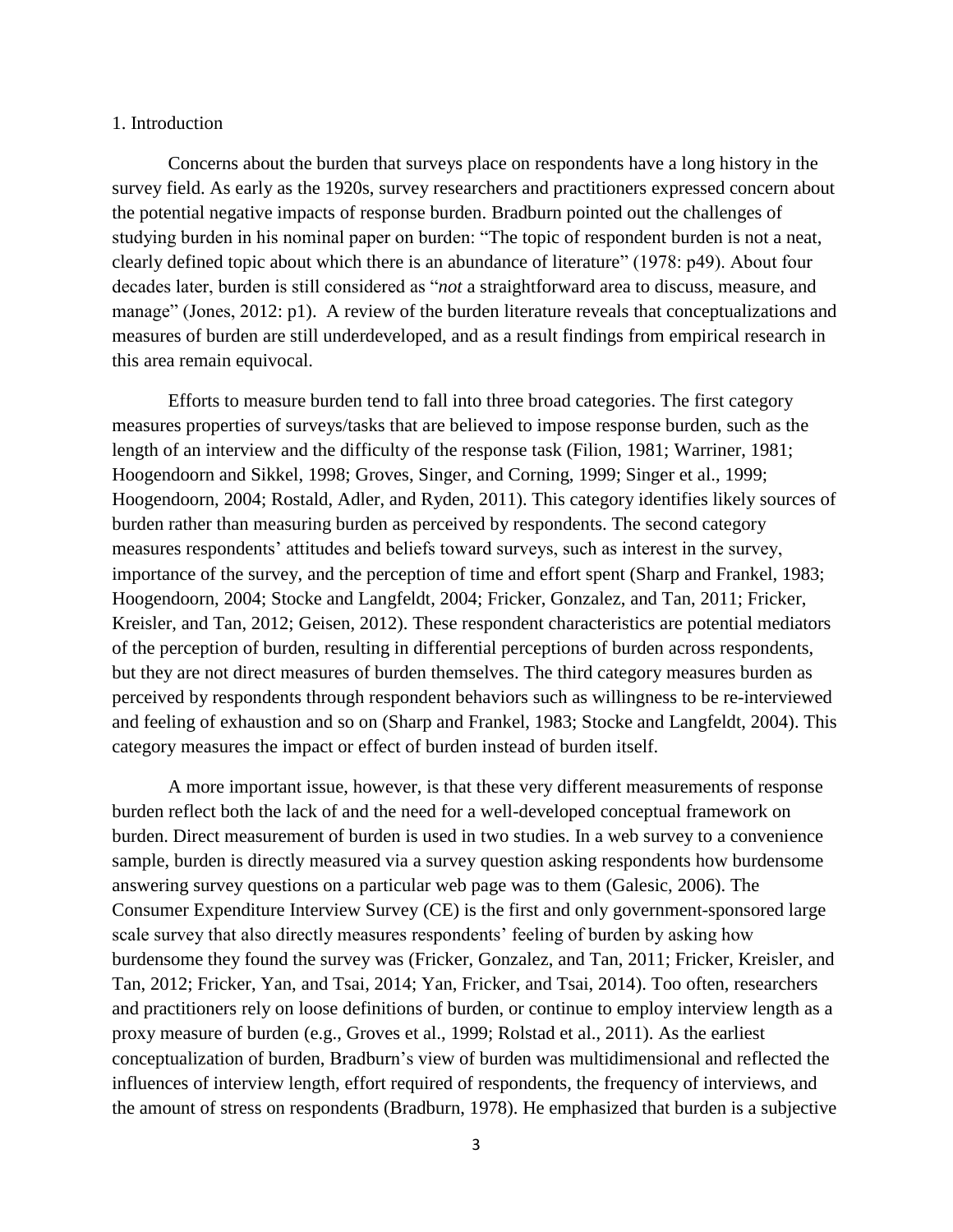phenomenon – "the product of an interaction between the nature of the task and the way it is perceived by the respondent" (Bradburn, 1978; p36) – and suggested several possible factors that could influence respondents' perceptions of the survey task (e.g., interest in survey topic). Haraldsen (2004) outlines a model where the subjective perception of burden is explicitly shown as an intermediate variable explaining the relationship between causes of response burden and data quality. Causes of response burden are further divided into survey properties and respondent characteristics. Haraldsen (2004) presented qualitative test results to shed light on survey properties and their impact on data quality. The middle part—the interaction between survey and respondent characteristics—was not tested at all.

Empirical research on burden shows that burden leads to unit nonresponse (e.g., Groves et al., 1999; Rolstad et al., 2011), panel attrition (e.g., Martin et al., 2001), item nonresponse (e.g., Warrier, 1991), break-offs (Galesic, 2006), and delayed responses (e.g., Giesen, 2012). However, there is no research yet looking into the impact of burden on data quality and statistical estimates.

To sum up, there exist three gaps in the burden research – undeveloped conceptualization of burden, lack of good measurement of burden, and lack of empirical research looking into the impact of burden on data quality and statistical estimates. This research combines Bradburn's and Haraldsen's work by defining burden as subjective perception and feelings of burden and attempts to fill the first gap on conceptualization and the third gap on relation between burden and data quality. This research consists of two phases. Phase 1 posits a path model that explicitly models the direct and indirect effects of survey features, respondent characteristics, and respondents' perceptions of the survey on burden, in hopes of shedding light on which factors (or combination of factors) are most likely to result in response burden. Phase 2 examines the impact of burden on data quality and statistical estimates, while taking into consideration cost of data collection and post-survey processing.

For both phases of work, we take advantage of data from a large federal household survey – the U.S. Consumer Expenditure Survey (CE). Since 2011, CE includes a batch of survey questions at the end of the  $5<sup>th</sup>$  interview to assess respondents' perceptions about their survey experience. One of the survey questions directly asks respondents how burdensome the survey was to them, using a four-point fully-labeled unipolar scale. The scale runs from "very burdensome," to "somewhat burdensome," "a little burdensome," and "not at all burdensome." We combined cases that finished their  $5<sup>th</sup>$  interview between October 2012 and March 2013 and used them in the analyses.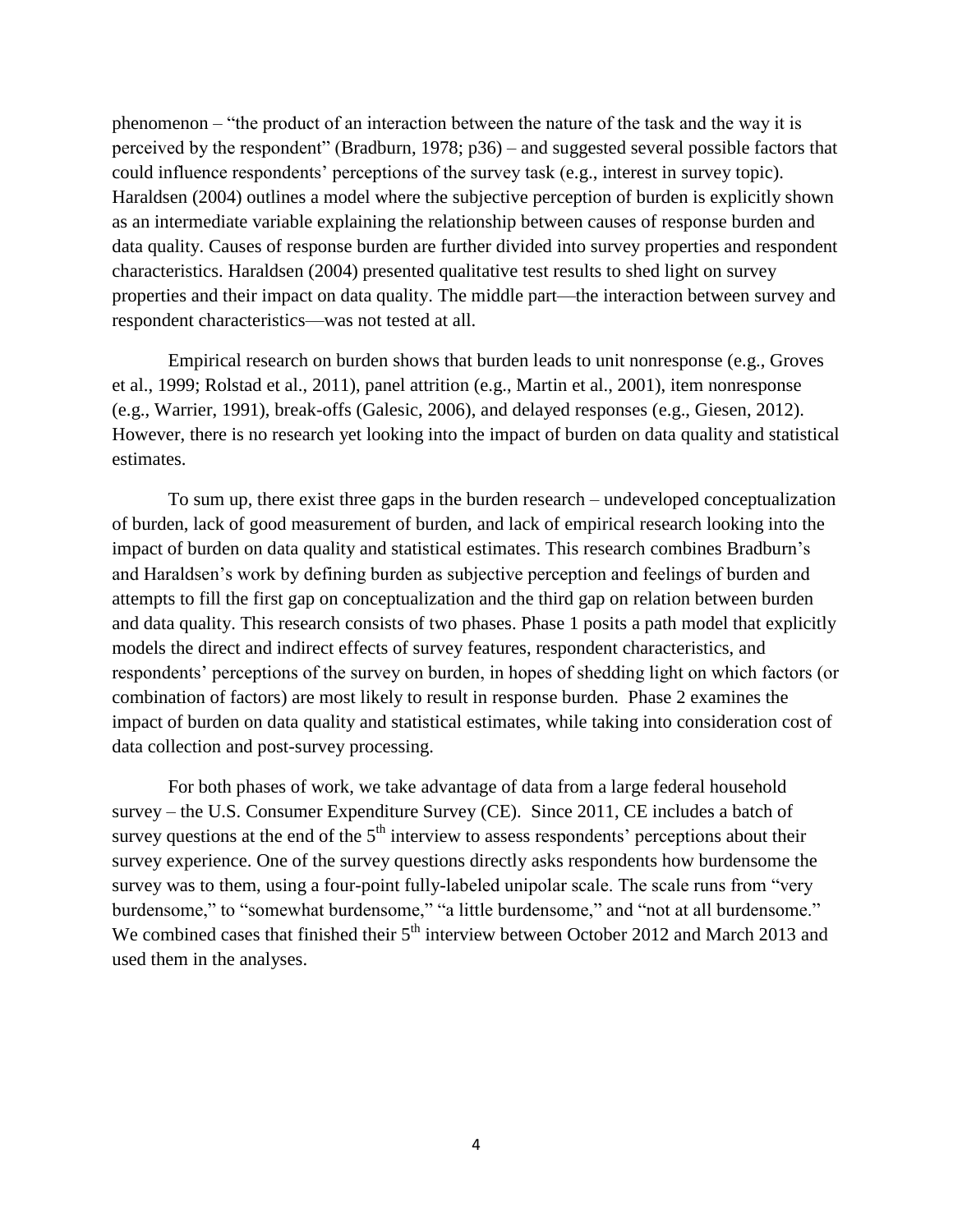# 2. Phase 1Work

Phase 1 makes use of structural equation modeling (SEM) to test a model of burden that includes latent factors related to respondent motivation, respondent characteristics affecting the level of difficulty for answering CE questions, survey features and respondent perceptions of surveys, and to examine the causal relations (direct and indirect) between these factors and burden. The SEM is used to examine the nature of the relationship between these factors and respondents' perceptions of burden. We believe that this type of approach can significantly improve our understanding of burden by identifying characteristics of respondents that are most associated with high levels of burden given a particular survey feature (e.g., length). The ability to predict which respondents are at a greater danger of feeling burdened will help survey organizations to modify their survey protocols so as to reduce the likelihood of particular respondents feeling burdened and to reduce the negative impact of burden on data quality.

We used the SAS procedure PROC CALIS to estimate the model. We excluded cases with missing data on observed variables from the SEM estimation and analysis.

# 2.1. Burden Model

The SEM framework consists of two inter-related models: (1) the measurement model, which describes the assignment of the observed items (or indicators) to each unobserved latent factor; and (2) the structural model, which describes the relationship among the set of latent factors. Both models are explicitly defined by the analyst, and depicted in a path diagram.

For our structural model (see Figure 1), we examined one factor related to motivation, factors related to survey and task characteristics (task difficulty and survey request), one intermediate factor related to respondent perceptions of the survey, and the key dependent variable – respondents' report of burden. A description of the items used to construct the latent factors included in the structural model follows.



Figure 1. Structural Model of Burden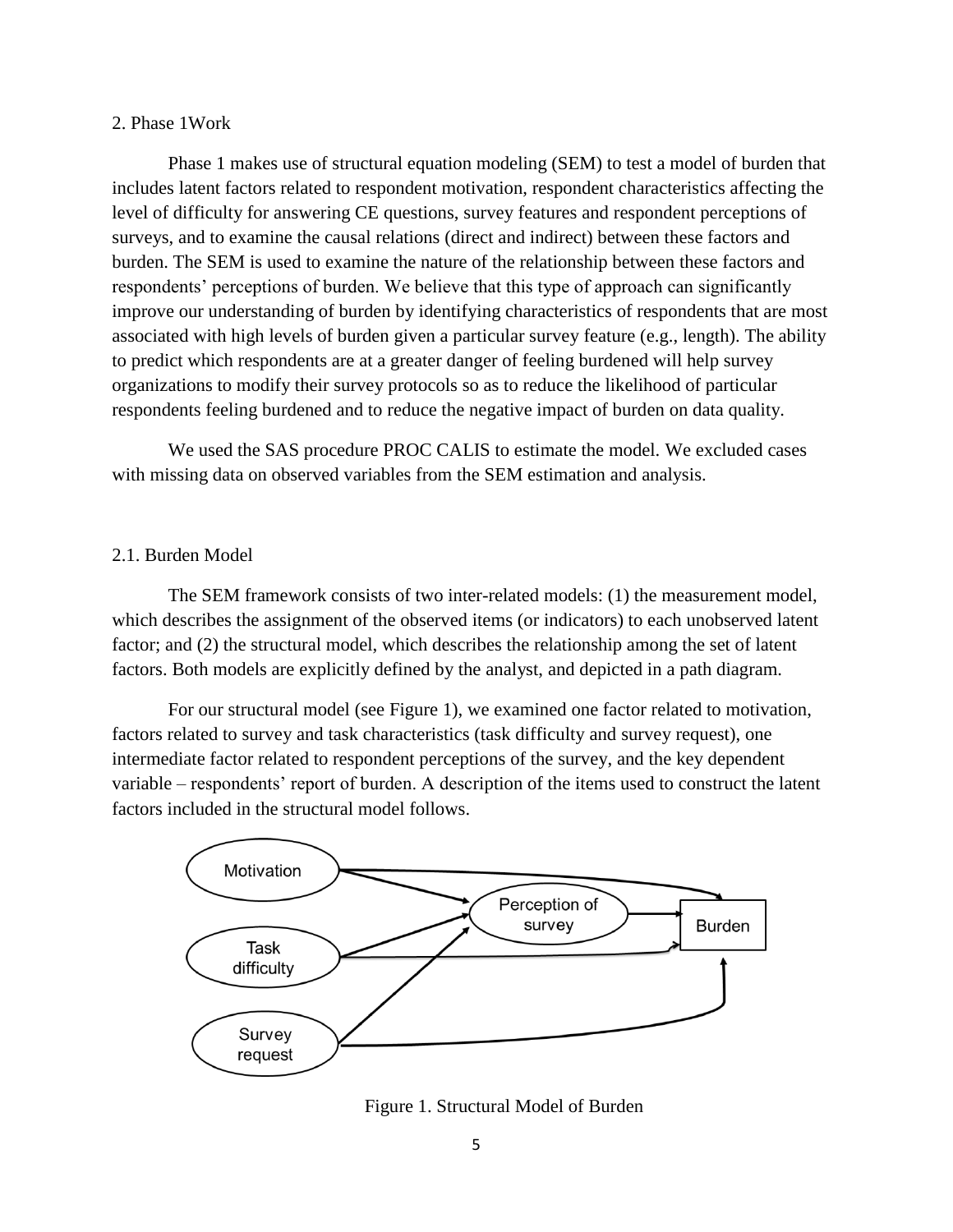### 2.1.1 Measure of burden

Burden was measured through a survey item asking respondents directly how burdensome they felt the survey was. Higher values indicate higher level of burden. In the SEM, burden was treated as an observed variable with no measurement error. (We discuss this issue further in Section 3.4 below.) Shown in Table 1 are the percentages (and counts) of respondents endorsing each answer category to the burden item.

| Table 1: Distribution of Responses to Burden Item |       |       |  |  |  |  |  |
|---------------------------------------------------|-------|-------|--|--|--|--|--|
| <b>Sample Count</b> Percentage                    |       |       |  |  |  |  |  |
| Very burdensome                                   | 645   | 10.6% |  |  |  |  |  |
| Somewhat burdensome                               | 1,684 | 27.6% |  |  |  |  |  |
| A little burdensome                               | 1,925 | 31.6% |  |  |  |  |  |
| Not at all burdensome                             | 1,845 | 30.3% |  |  |  |  |  |
| Total                                             | 6,099 | 100%  |  |  |  |  |  |

### 2.1.2 Measure of motivation

Motivation in our model was measured as a latent construct with four indicators that are conceptually related to motivation. The first indicator, *high concern*, was a summary variable drawing from doorstep concerns data and represents the level of concerns expressed by sampled respondents at the doorstep. Higher values on this indicator denote higher level of concerns, and thus, lower level of motivation. The second indicator, *sensitivity of CE*, represents how sensitive respondents considered CE with higher values indicating higher level of sensitivity. The third indicator, *low trust*, denotes the extent to which respondents trusted in the US Census Bureau to safeguard the information they provided. Higher values on this indicator are associated with lower level of trust. The last indicator, *number of refusals expressed*, counts the number of times sampled respondents refused the survey request throughout their entire panel life (that is, across all five survey requests).

#### 2.1.3 Measure of task difficulty

Task difficulty was measured as a latent construct with three indicators. The first indicator, *number of kids in household*, captures the number of children living in the same household with sampled respondents. The second indicator, *number of household members*, represents the number of people living in the household. We selected these two indicators because respondents living in large households (with more kids or more people) likely have more expenditures to report than those in small households, and because proxy reporting for other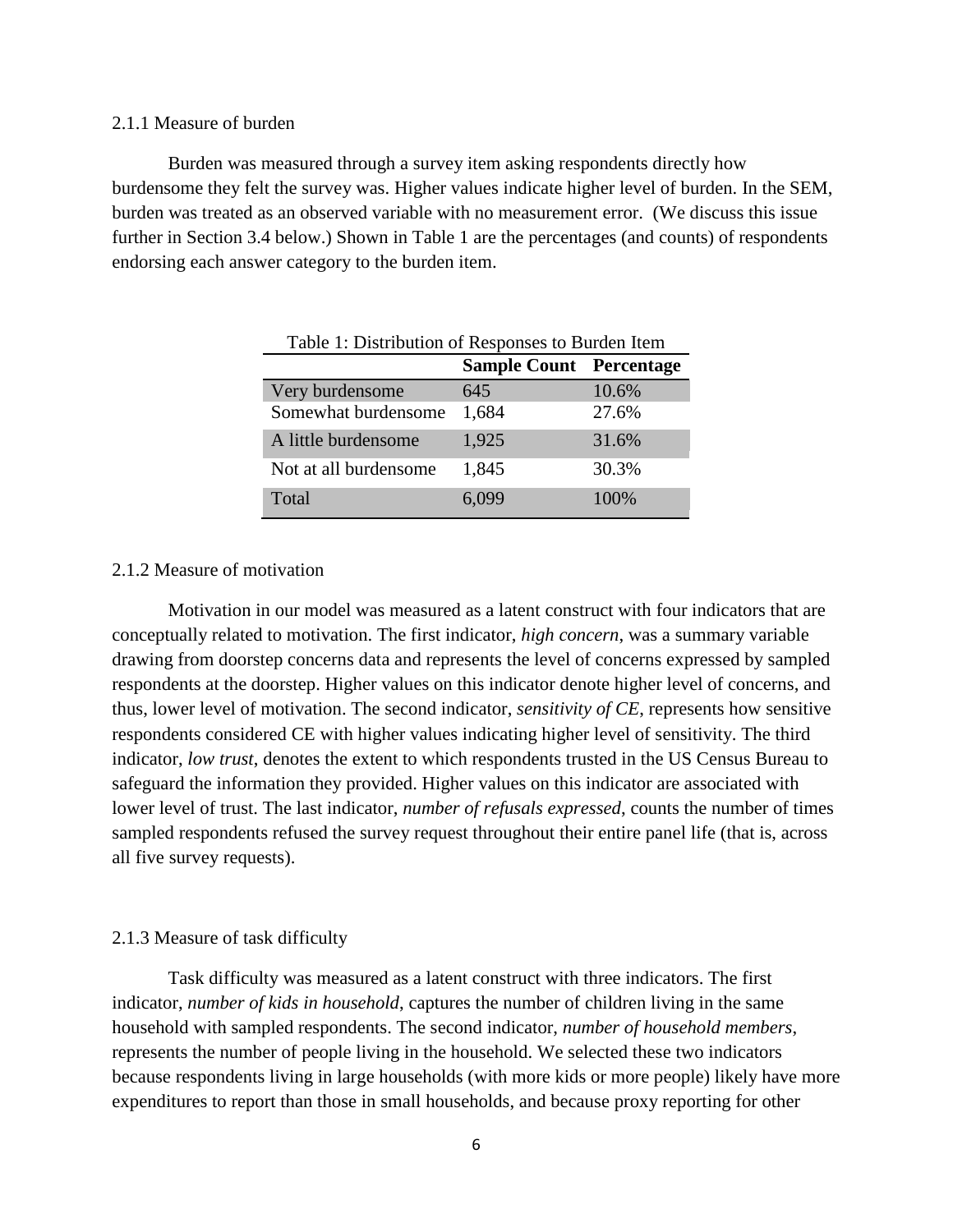household members' expenditures may be more difficult (i.e., burdensome) than simply reporting for oneself. The third indicator, *less than 65 years old*, is a dummy variable coded from age where 1 means that the respondent is less than 65 and 0 means that he/she is 65 or older. Older respondents are considered to have reduced cognitive capacity (Salthouse, 1991) and may find the same task as more difficult and burdensome than their younger counterparts (Krosnick, 1991).

#### 2.1.4 Measure of survey request

Survey request was measured as a latent construct with four indicators. The first indicator, *duration of interviews*, sums up the duration of all interviews (in hours) completed by sampled respondents throughout his/her panel life. The second indicator, *number of interviews completed*, counts of the number of interviews completed by sampled households. The third indicator, *using information book*, counts the number of times respondents used the information book always or almost always. The last indicator, *using records*, counts the number of times respondents resorted to records almost always when answering the expenditure questions.

#### 2.1.5 Measure of perception of survey

Perception of survey was measured as a latent construct with four indicators. The first indicator, *too many rounds of interview*, reflects respondents' perception about the number of interview requests posed to them. Higher values indicate that respondents considered that they have been asked to participate in too many rounds of interviews. The second indicator, *interview too long*, represents respondents' perception of the length of the CE, with higher values indicating that they consider the survey too long. The third indicator, *survey not interesting*, looks at respondents' perception of the CE and high values indicate that respondents considered the CE less interesting. The last indicator, *survey difficult*, represents the extent to which respondents considered the CE to be difficult.

#### 2.2. SEM Results

### 2.2.1 Model Fit Statistics

We examined several model fit statistics. The Chi-square test indicated a poor fit with the data  $(x^2 (94)=1874, p<0.001)$ , though this measure can be an overly sensitive test of global fit with large sample sizes as we have in our study (Byrne 1998; Kline 1998). The second index of overall fit, the Standardized Root Mean Square Residual (SRMSR), was 0.049. According to O'Rourke and Hatcher (2013), SRMSR values less than 0.055 suggests a good fit and values less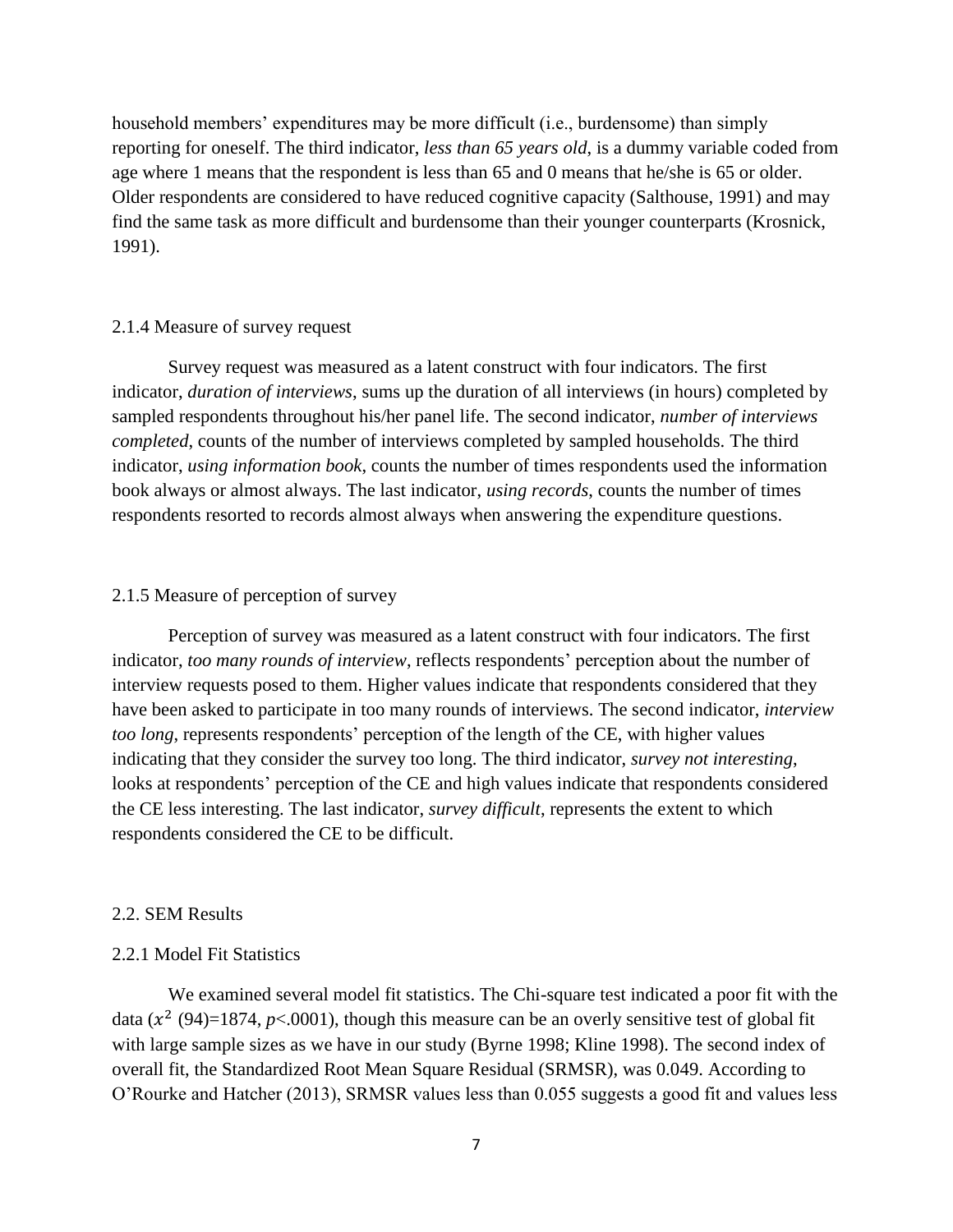than 0.09 are suggestive of fair or adequate fit. Therefore, our SRMSR value indicates a good model fit.

We also looked at two parsimony indices. The Root Mean Square Error of Approximation (RMSEA) was 0.056, indicating a fair or adequate fit (O'Rourke and Hatcher, 2013).<sup>1</sup> The Adjusted Goodness of Fit Index (AGFI) was larger than 0.90, reflecting a good fit (AGFI=0.944). The Bentler Comparative Fit Index, an incremental index, was 0.920 and was above the traditional 0.90 cut-off value, suggesting a good fit.

Looking across all indices, we considered our models to reflect a rather good fit to the data.

# 2.2.2 Measurement Model

Estimates from our SEM measurement model are shown in Table 2. The unstandardized factor loadings for each item with its associated latent variable are statistically significant and the standardized loadings are generally sizeable (i.e., greater than 0.3). All of the loadings are in the expected direction. For example, *lower respondent motivation* was associated with respondents who consider the survey as sensitive, have low or no trust in the survey organization, express more concerns at the doorstep, and have ever refused the survey request more often. Large households with more kids, large households with more household members, and respondents younger than 65 all positively contribute to *task difficulty*. *Challenging survey request* was positively associated with longer interviews, more interviews completed, using information book, and using records during the interview. Negative *perceptions of the survey* were reflected in respondents complaining having too many rounds of interviews, interviews being too long, survey less interesting, and survey more difficult.

### 2.2.3 Structural Model

 $\overline{\phantom{a}}$ 

With our measurement model validated, we examined the hypothesized structure of our latent factors. We began by looking at the direct effects of each factor on the other model factors (see Table 3). All factors had significant direct effects on burden in the right direction. Not surprisingly, *lower motivation, more difficult task, more challenging survey requests, and negative impressions of survey* all lead to higher level of perceived burden.

<sup>&</sup>lt;sup>1</sup> RMSEA values less than .055 indicates a good fit and values less than .09 suggests a fair and adequate fit (O'Rourke and Hatcher, 2013)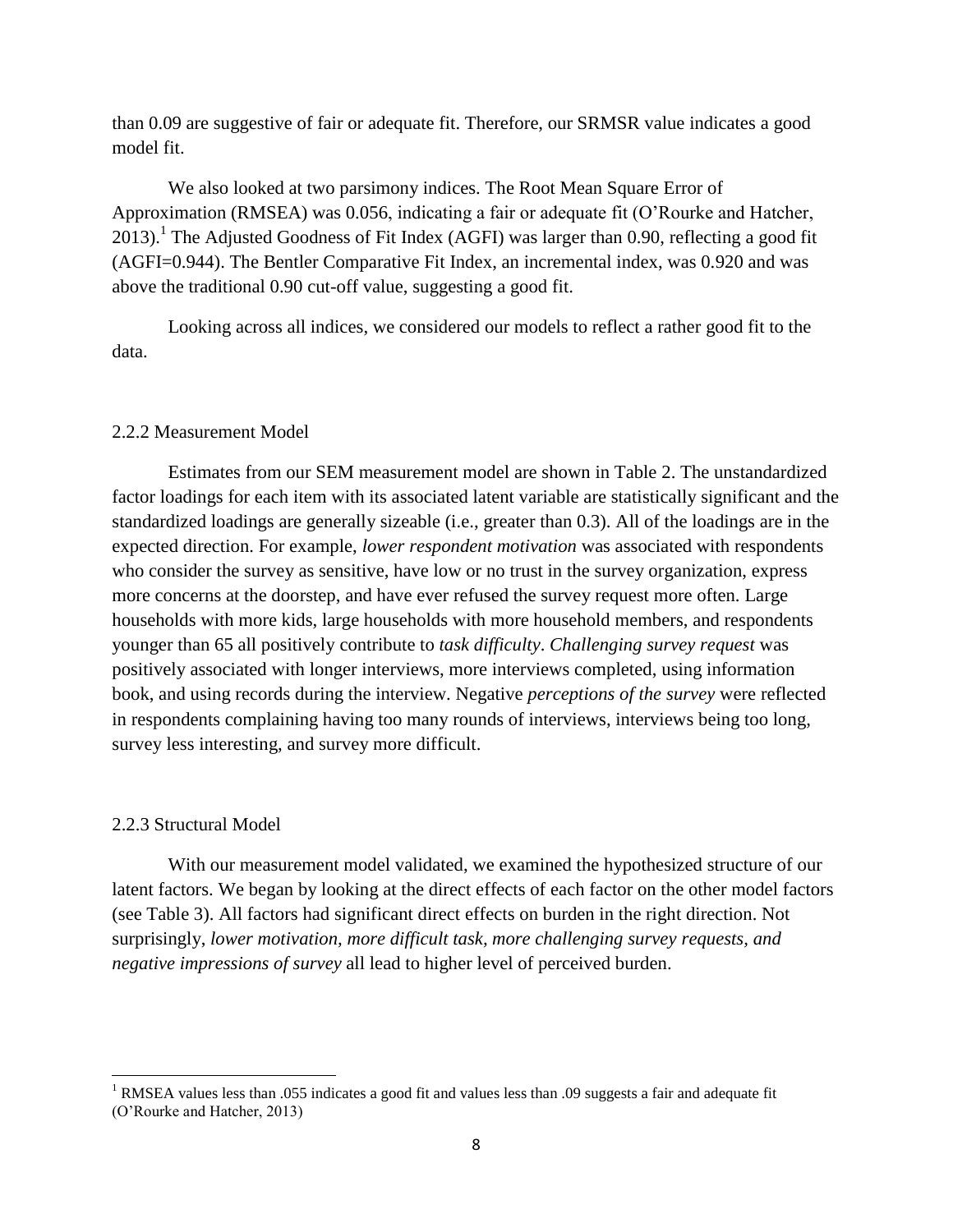| Table 2: Model Estimates from the Measurement Models for Pooled Cases |                        |                                |           |       |            |  |
|-----------------------------------------------------------------------|------------------------|--------------------------------|-----------|-------|------------|--|
|                                                                       |                        | Standardized<br>Unstandardized |           |       |            |  |
| <b>Measurement Model</b>                                              |                        | Estimates                      | Estimates | S. E. | $p$ -value |  |
| Factor                                                                | Indicator              |                                |           |       |            |  |
| Low Motivation                                                        | Level of doorstep      | 0.340                          | 1.000     |       |            |  |
|                                                                       | concerns               |                                |           |       |            |  |
|                                                                       | Sensitivity of CE      | 0.612                          | 2.108     | 0.097 | < 0.0001   |  |
|                                                                       | Low trust in survey    | 0.446                          | 1.413     | 0.072 | < 0.0001   |  |
|                                                                       | organization           |                                |           |       |            |  |
|                                                                       | Number of refusals     | 0.168                          | 0.176     | 0.017 | < 0.0001   |  |
|                                                                       | expressed              |                                |           |       |            |  |
| <b>Difficult Recall</b>                                               | Number of children in  | 0.844                          | 1.000     |       |            |  |
| Task                                                                  | Household              |                                |           |       |            |  |
|                                                                       | Number of household    | 0.867                          | 0.570     | 0.018 | < 0.0001   |  |
|                                                                       | members                |                                |           |       |            |  |
|                                                                       | Respondent Less than   | 0.334                          | 0.155     | 0.007 | < 0.0001   |  |
|                                                                       | 65                     |                                |           |       |            |  |
| <b>Challenging Survey</b>                                             | Duration of interviews | 0.886                          | 1.000     |       |            |  |
| Request                                                               | Number of interviews   | 0.762                          | 1.419     | 0.042 | < 0.0001   |  |
|                                                                       | completed              |                                |           |       |            |  |
|                                                                       | Using Information      | 0.350                          | 0.707     | 0.030 | < 0.0001   |  |
|                                                                       | <b>Book</b>            |                                |           |       |            |  |
|                                                                       | Using records          | 0.362                          | 0.639     | 0.027 | < 0.0001   |  |
| Negative Perception of                                                | Too many rounds        | 0.639                          | 1.000     |       |            |  |
| Survey                                                                | Survey too long        | 0.621                          | 0.947     | 0.025 | < 0.0001   |  |
|                                                                       | Survey not interesting | 0.584                          | 1.814     | 0.050 | < 0.0001   |  |
|                                                                       | Survey difficult       | 0.465                          | 1.171     | 0.039 | < 0.0001   |  |

The remaining effects shown in Table 3 are also generally in the expected direction. For example, respondents with low motivation were more likely to have a negative impression of the survey than those who were more motivated. Similarly, greater task difficulty was associated with more negative perceptions of the survey, although the effect is only marginally statistically significant. The one puzzling finding is that more challenging survey request (longer interviews, more surveys completed, using information book and records during the survey) was associated with less negative feelings about the survey. One possible explanation for this finding is that individuals are more motivated with a task that is intricate, challenging, and enriching (e.g., Campbell, 1988). Whatever the reason for the direction of the effects, the size of these effects is very small.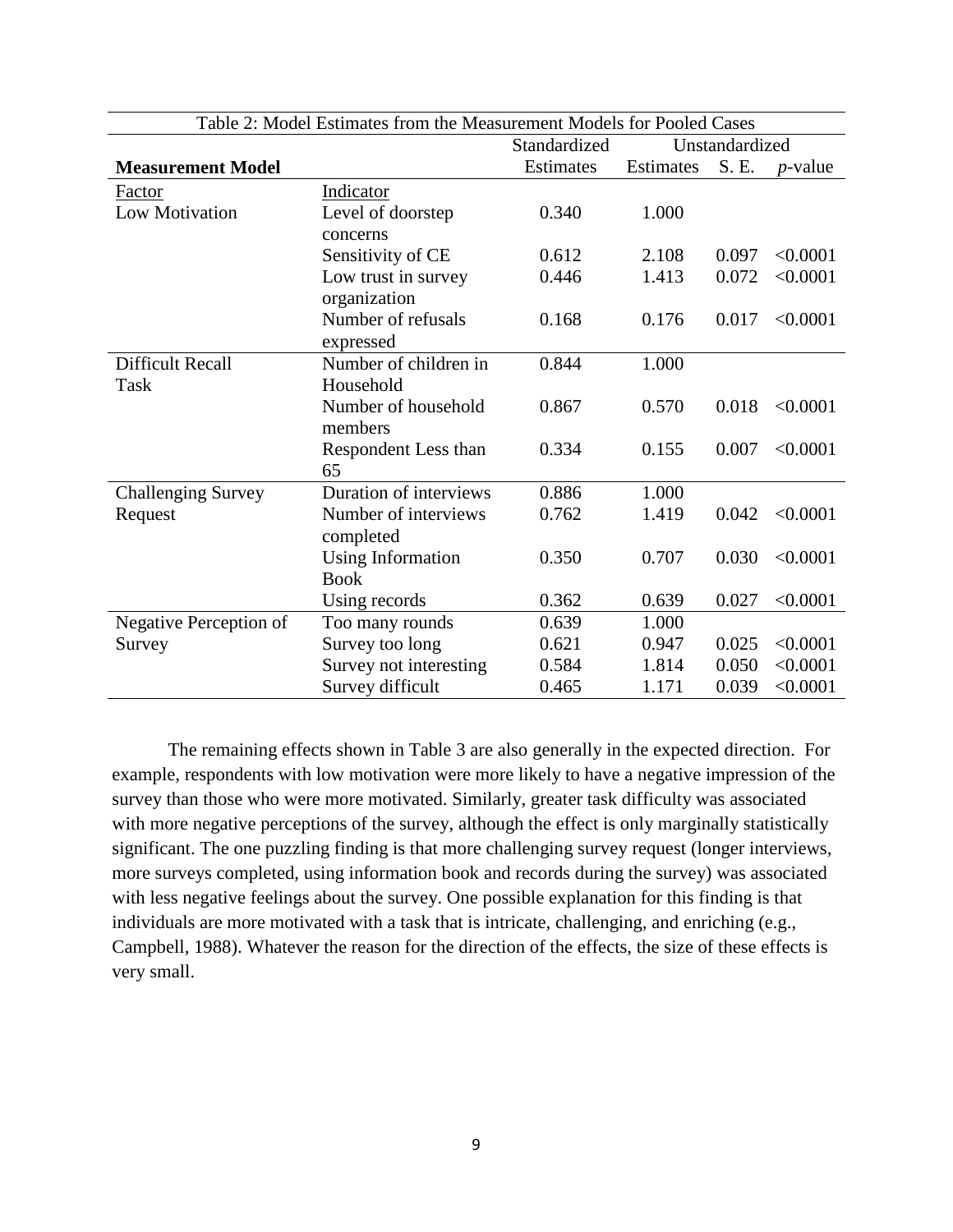|                                                           |                                  | Standardized |                  | Unstandardized |                 |
|-----------------------------------------------------------|----------------------------------|--------------|------------------|----------------|-----------------|
| <b>Structural Model</b>                                   |                                  | Estimates    | <b>Estimates</b> | S. E.          | <i>p</i> -value |
| Factor                                                    | Effect on                        |              |                  |                |                 |
| Low<br>Motivation                                         | Negative Perception of<br>Survey | 0.868        | 0.905            | 0.047          | < 0.0001        |
|                                                           | Burden                           | 0.454        | 1.466            | 0.227          | < 0.0001        |
| Difficult Task                                            | Negative Perception of<br>Survey | 0.031        | 0.011            | 0.006          | < 0.10          |
|                                                           | <b>Burden</b>                    | 0.029        | 0.032            | 0.013          | < 0.05          |
| Negative Perception of<br>Challenging<br>Survey<br>Survey |                                  | $-0.066$     | $-0.029$         | 0.008          | < 0.001         |
| Request                                                   | Burden                           | 0.031        | 0.042            | 0.016          | < 0.05          |
| Negative<br>Perception of<br>Survey                       | Burden                           | 0.337        | 1.042            | 0.201          | < 0.001         |

**Table 3:** Model Estimates from the Structural Model of Burden (for Pooled Cases)

We next estimated indirect and total effects of our model factors. Indirect effects are mediated by at least one intervening variable and total effects are equal to the sum of direct and indirect effects. Table 4 summarizes the results of this decomposition of effects.

As shown in Table 4, *low motivation*, *difficult task,* and *negative perception of survey* had significant overall positive effects on burden. Contrary to views commonly held in the survey field, the usual-suspect causes of burden such as *challenging survey request* had no significant overall effects on burden. The direct effects of *challenging survey request* are positive and statistically significant at the 0.05 level. However, the indirect effects of this factor through *negative perception of survey* are negative and statistically significant. As a result, the sum of these two effects essentially cancelled out each other, yielding small and non-significant total effects.

**Table 4**: Decomposition of Effects of Latent Factors on Burden

|                                      | Total Effects | Direct Effects | <b>Indirect Effects</b> |
|--------------------------------------|---------------|----------------|-------------------------|
| Low Motivation                       | $0.747***$    | $0.454***$     | $0.292***$              |
| Difficult Task                       | $0.040**$     | $0.030**$      | 0.011                   |
| <b>Challenging Survey Request</b>    | 0.009         | $0.031*$       | $-0.022**$              |
| <b>Negative Perception of Survey</b> | $0.337***$    | $0.337***$     |                         |

Note: \*p<0.05;\*\*p<0.01; \*\*\*p<0.001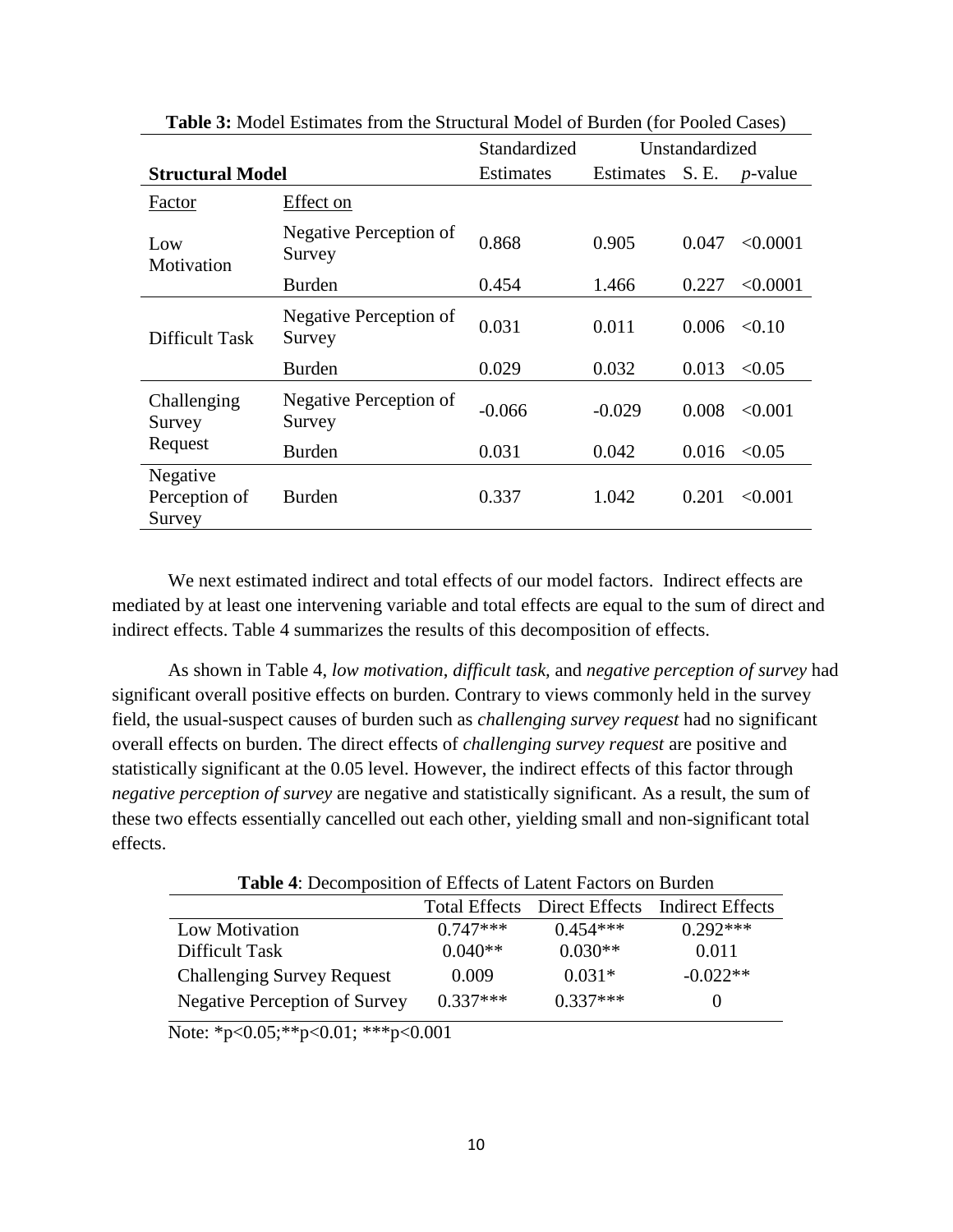#### 2.3 Multiple Group Analysis

We examined whether the burden model is invariant across respondents interviewed in different modes of data collection. In other words, we are interested in examining whether the same burden model holds for people attempted mostly in person and people attempted mostly over the phone. For the purpose of this analysis, for each sampled respondent, we summed up the number of contact attempts made in person and the number of contact attempts made over telephone across all contact attempts and across all waves of interviews. Then we looked at the ratio of the sum of contact attempts in person and the sum of contact attempts over the phone. Based on this ratio, we divided respondents into two groups. A total of 3,584 respondents were classified as the "mostly in-person" group because they were attempted in person more often than over the telephone. 2,515 respondents were grouped together as the "mostly by phone" group as they were attempted over the phone more often than in person. Cases who were attempted equally often in person and by phone were removed from the analysis.

We conducted multiple group analysis (MGA) to test measurement invariance at different levels. The first level of invariance is a model where no constraint was imposed on any parameters across the two groups. If this configural model fits the data, it is used as the base model for model comparison. As shown in Table 5, our configural model fits the data relatively well, evidenced by two model fit statistics (RMSEA and CFI), suggesting that the overall relationships among indicators and factors have the same structure and direction across respondents attempted in different modes of data collection.

Next we constrained all factor loadings to be equal across the two groups of respondents (metric invariance). This metric invariance model is evaluated against the configual invariance model. Although the metric invariance model has a good fit to the data, the model fit between the two nested models (the configural invariance model and the metric invariance model) are statistically different, suggesting that some factor loadings are not invariant across groups. In other words, some relationships between factors and their indicators are not equal across respondents who were attempted mostly in person and those who were attempted mostly over the phone.

We examined the equality constraints on factor loadings one at a time and identified and removed the constraints on seven factor loadings that caused the lack of fit (specifically, loadings for number of children in household, number of household members, respondent less than 65, duration of interviews, number of interviews completed, using Information Book, and survey difficult) so that partial invariance of factor loadings is established. The partial metric invariance model has a better fit than the configural invariance model (smaller RMSEA and larger CFI). Furthermore, the model fit (between the partial invariance model and the configural invariance model) are not statistically significant, indicating that the partial (weak) invariance model is preferred over the configural invariance model.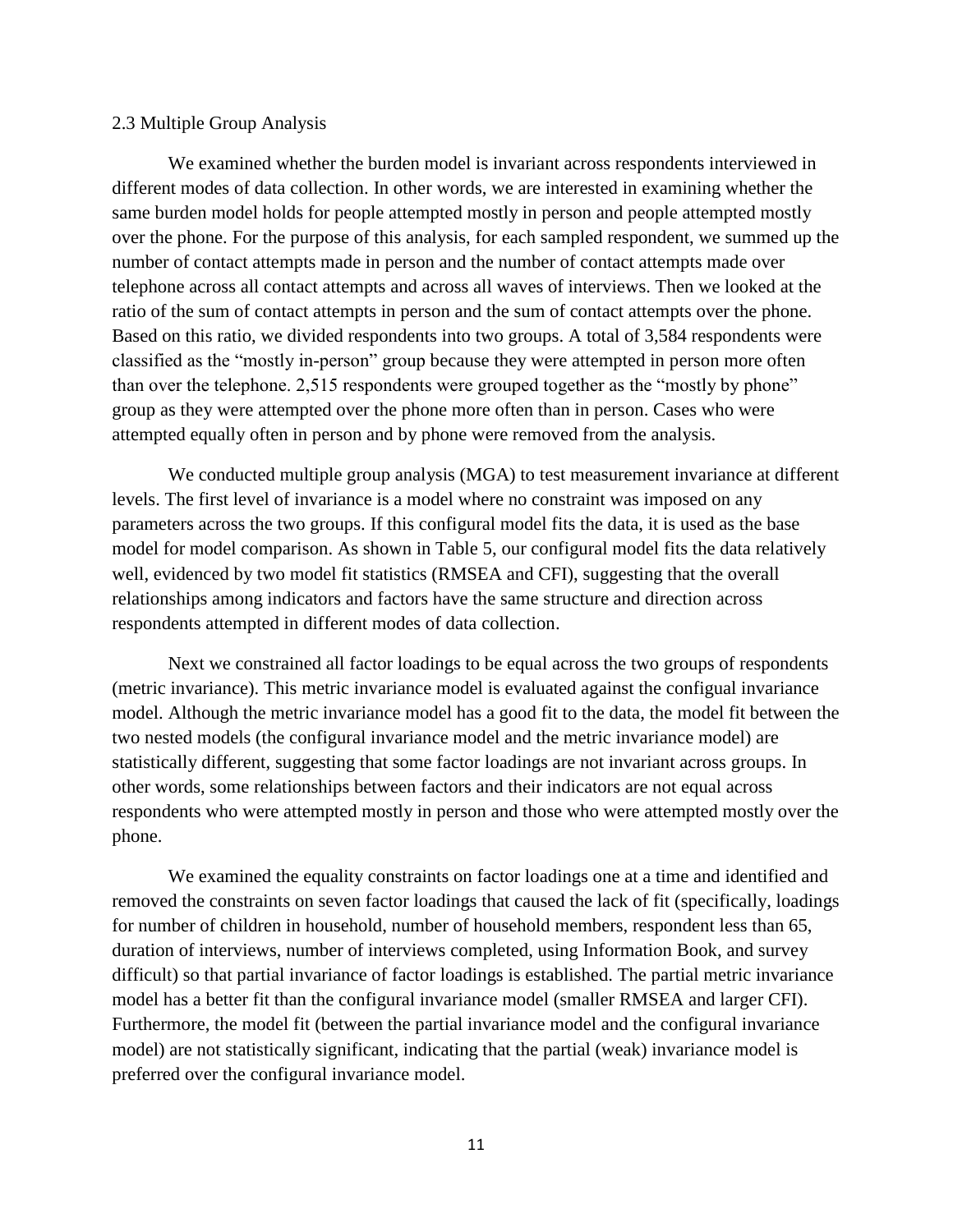Given the acceptance of the model with partial metric invariance, we further constrained the relationships among the factors in the model to be equal across respondents attempted in different modes of data collection (structural invariance). The model with structural invariance fits the data well and the model fit between the structural invariance and the partial metric invariance model is not statistically significant, indicating equivalence of relationships among latent factors across modes of data collection.

| Table 5. Multiple Group Analysis |            |      |               |                           |        |    |     |          |
|----------------------------------|------------|------|---------------|---------------------------|--------|----|-----|----------|
| <b>Models for Comparison</b>     | $\gamma^2$ | DF   |               | <i>p</i> -value RMSEA CFI |        |    | ΔDF | p-value  |
| <b>Configural Invariance</b>     | 1913       | -188 | $\leq 0.0001$ | 0.0549                    | 0.9159 |    |     |          |
| <b>Metric Invariance</b>         | 1999       | 199  | $\leq 0.0001$ | 0.0545                    | 0.9121 | 86 | 11  | < 0.0001 |
| <b>Partial Metric Invariance</b> | 1918       | 194  | $\leq 0.0001$ | 0.0540                    | 0.9233 | 5  | 6   | 0.52     |
| <b>Structural Invariance</b>     | 1924       | 201  | $\leq 0.0001$ | 0.0530                    | 0.9234 | 6  |     | 0.54     |
|                                  |            |      |               |                           |        |    |     |          |

### 2.4 Phase 1 Conclusions

In Phase 1, we developed and tested a model that assumes that burden is a subjective phenomenon, affected by objective survey features, objective respondent characteristics that are related to task difficulty, respondent motivation, and respondent subjective perception of the CE. We used structural equation modeling to assess how well these data fit latent factors we hypothesized to be important contributors to perceived burden, and then evaluated the impact those factors had on burden.

The results of this study validated our underlying measurement model – our indicators were all significantly related to their associated latent variables in the expected direction. Results of our structural model showed that respondents' motivation, respondents' objective characteristics related to task difficulty, and respondents' subjective perceptions of the survey task had a significant direct impact on burden as well as significant overall effects on burden. The objective survey features themselves had a significant direct impact on burden, but this direct effect is cancelled out by indirect effects through respondent perception of the survey, producing small and non-significant overall effects on burden.

Furthermore, we conducted multiple group analysis to test whether the same burden model holds for people attempted in different modes. We found that some factor loadings are not equivalent for respondents attempted mostly in person vs. those attempted mostly by phone. However, the structural relationships among the latent factors hold whether respondents were attempted most in person or by phone.

A key limitation of this study was that there was only one survey question asking directly about the feeling of burden. As a result, the SEM treated this observed indicator as error-free. Of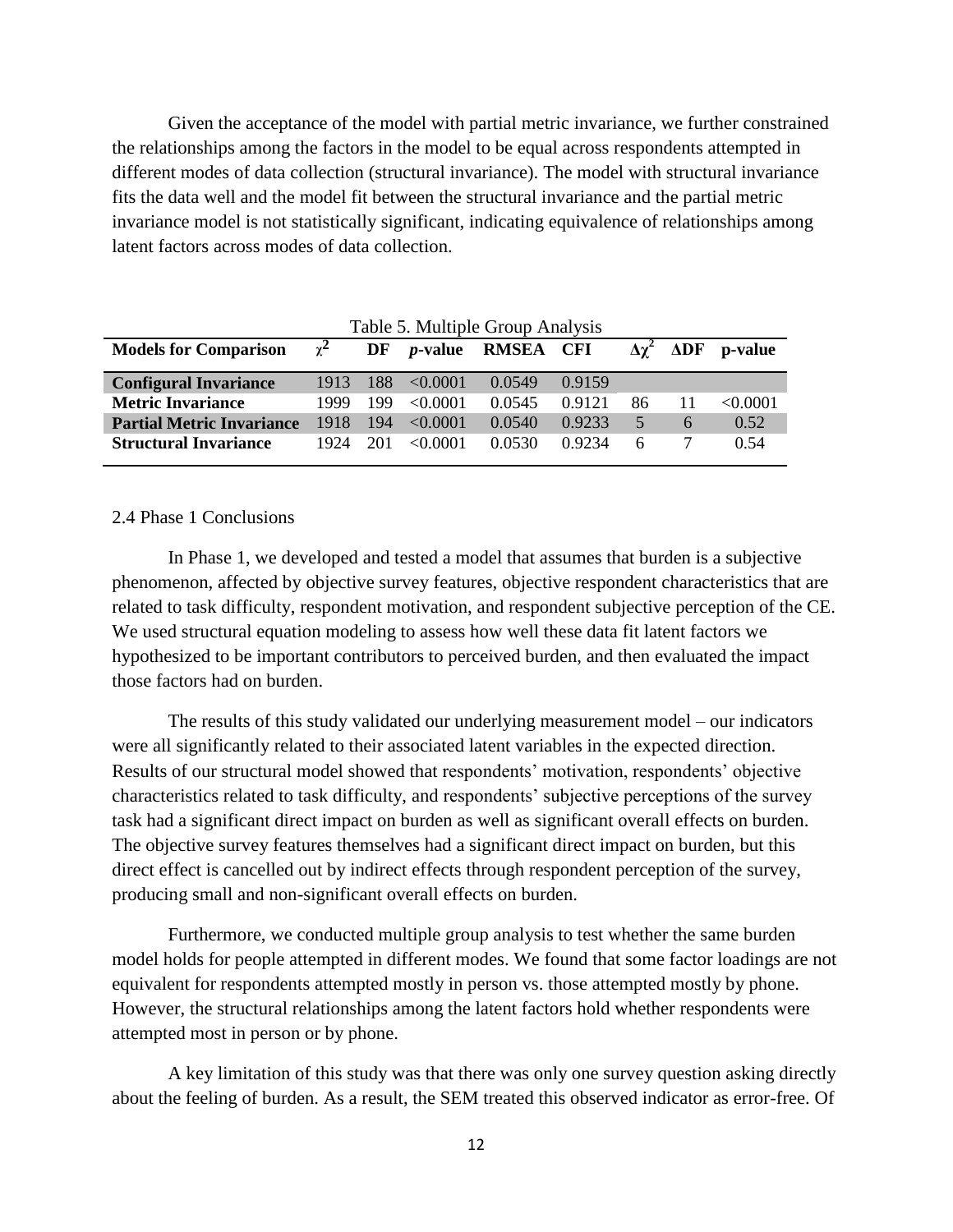course, this is a strong assumption, and almost certainly violated. We used an alternative approach suggested in Kline (1998: p264-266) in which we re-specified our model by treating the observed burden variable as an observed indicator of a latent burden factor. We used the Survey Quality Predictor program [\(http://sqp.upf.edu/\)](http://sqp.upf.edu/) to obtain an estimate of the quality and the error of the burden item, recognizing that the SQP estimate of the error term is at best only an approximation of the true error. We then reran the SEM using the error estimates from the SQP to fix the measurement error term of the observed burden indicator and fixing the loading of the burden indicator on the latent burden construct to be 1. The conclusions remained unchanged.

### 3. Phase 2 Work

The Phase 2 work has two goals. One is to empirically examine the impact of response burden on data quality and the second is to demonstrate how response burden, once measured, can be used in practice to allow researchers and data users to deal with data quality. As the burden question is asked at the  $5<sup>th</sup>$  interview, we focused on the quality of data collected from the 5<sup>th</sup> interview. For this analysis, we excluded cases with missing data on the burden question and on expenditure questions.

We also looked to see if there was any mode difference with regards to the impact of response burden on data quality. Again, for each sampled respondent, we summed up the number of contact attempts made in person and the number of contact attempts made over the phone across all contacts attempted the  $5<sup>th</sup>$  interview. We then divided respondents into two groups – one group ("mostly in-person") was attempted in person more often than over the phone and the other group ("mostly by phone") was attempted by phone more often than in person. The proportions of cases reporting different levels of burden were shown in Table 6.

| Table 6. Distribution of Responses to Burden Question by Mode Group |                                               |       |      |  |  |  |  |
|---------------------------------------------------------------------|-----------------------------------------------|-------|------|--|--|--|--|
|                                                                     | Mostly telephone Mostly in-person Total Cases |       |      |  |  |  |  |
| Very burdensome                                                     | 13.7%                                         | 9.5%  | 726  |  |  |  |  |
| <b>Somewhat burdensome</b>                                          | 32.4%                                         | 24.9% | 1823 |  |  |  |  |
| A little burdensome                                                 | 32.6%                                         | 30.3% | 2056 |  |  |  |  |
| Not at all burdensome                                               | 21.3%                                         | 35.3% | 1990 |  |  |  |  |
| <b>Total Cases</b>                                                  | 2426                                          | 4169  | 6595 |  |  |  |  |

#### 3.1. Impact of Burden on Indirect Indicators of Data Quality

Ideally we would examine biases in the expenditure data, which is a direct measure of the quality of expenditure data, if true expenditure were available. Given that it is infeasible, if not impossible, to collect true expenditure data from the CE respondents, we used two indirect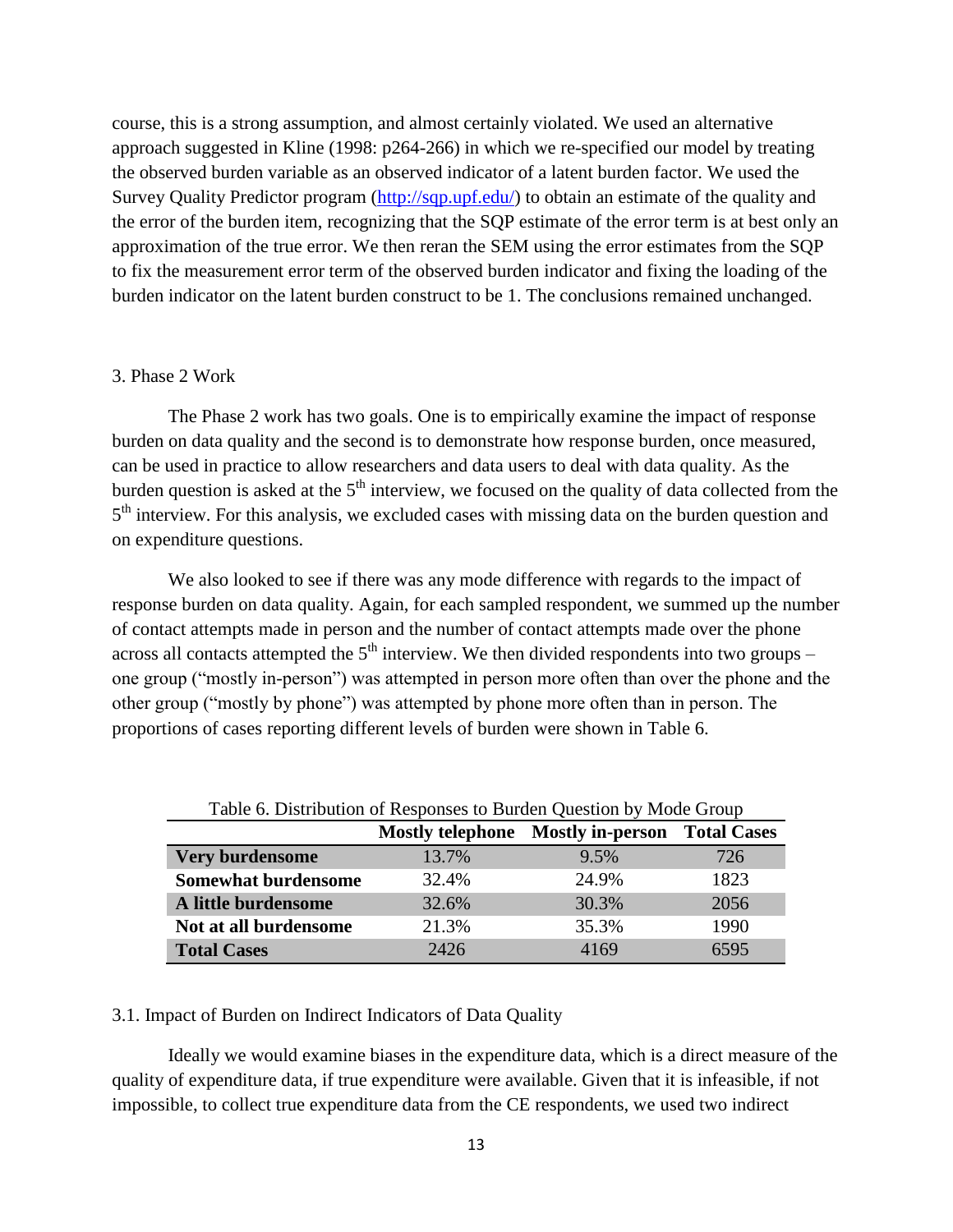indicators to evaluate the quality of expenditure data. The CE publishes two variables in the public use paradata files – numdk and numrf – to indicate the number of "Don't Know" answers and the number of "Refused" answers provided by respondents. The two variables are deleted from the 2013 public use paradata files. As a result, we only used the 2012 data to examine the impact of response burden on the number of "Don't Know" and "Refused" answers.

One apparent trend from Figure 2 is the positive relation between burden and the number of "Don't Know" and "Refused" answers; the more burdensome respondents felt, the more "Don't Know" and "Refused" answers respondents provided. The trends hold for both respondents attempted mostly in-person and for those attempted mostly by the phone. However, there is some indication that the impact of burden on "Don't Know" and "Refused" answers is stronger for cases attempted mostly by phone than in person.







In order to formally test the interaction between burden and mode groups, we fit two regression models with the number of "Don't Know" answers as the dependent variable for one model and the number of Refused answers as the dependent variable for the second model. Both models included burden, mode groups, and respondent characteristics that are shown in the survey literature to be related to respondents' likelihood to provide "Don't Know" and "Refused" answers (e.g., respondent age, education, family size, number of kids under 18, urbanicity, duration of interview, level of doorstep concerns, whether or not respondents were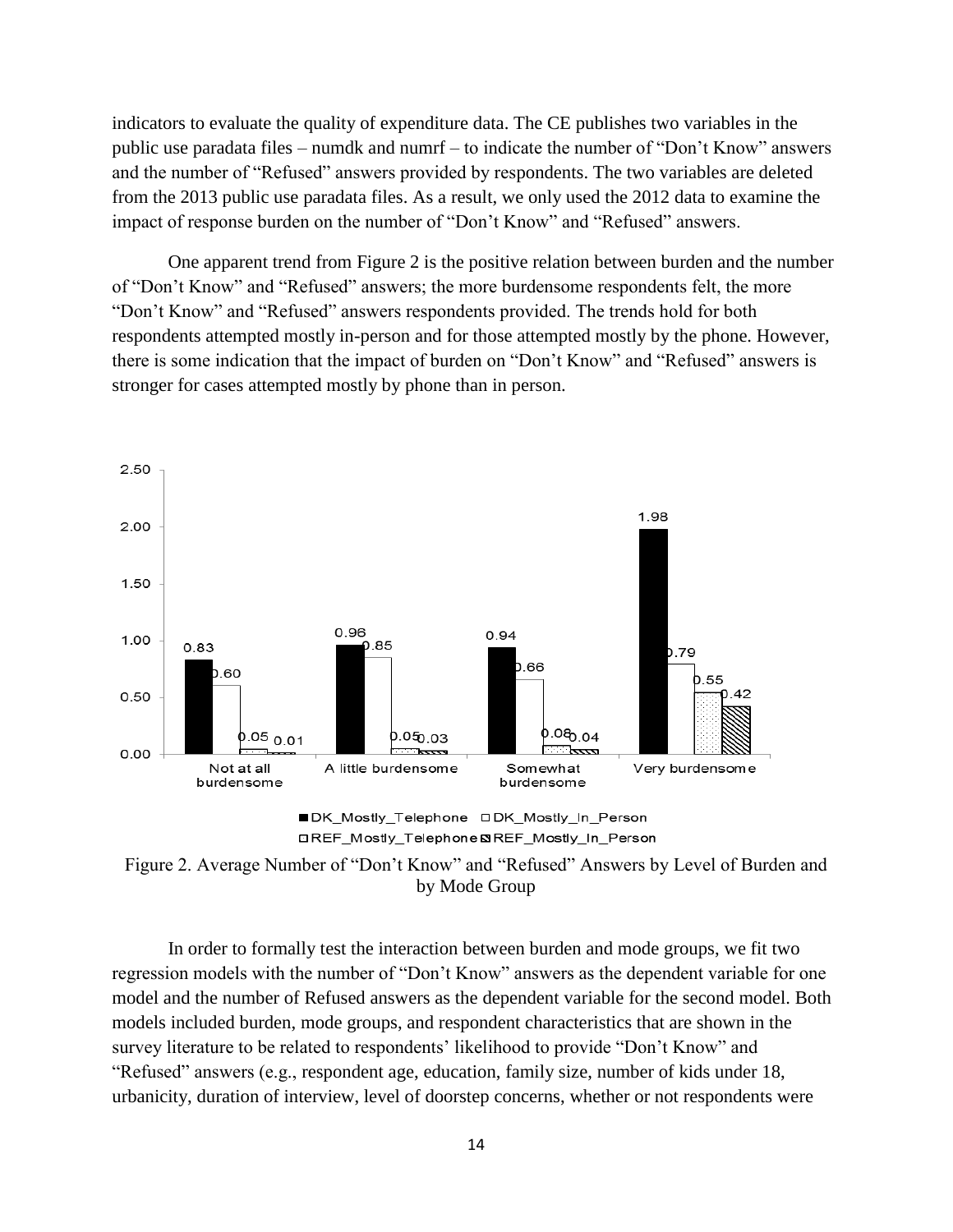converted refusers, whether or not respondents used the information book, whether or not respondents used records).

The regression results confirmed the trends observed in Figure 2. After controlling for respondent characteristics related to providing "Don't Know" or "Refused," perceived burden still has a significant impact on the number of "Don't know" answers  $(F(3,3340)=5.89, p<0.001)$ and "Refused" answers  $(F(3,3340)=39.91, p<0.0001)$ . In addition, the interaction between perceived burden and the mode groups is statistically significant for the model predicting the number of "Don't know" answers  $(F(3,3340)=5.93, p<0.001)$ , but not for the model on the number of "Refused" answers  $(F(3,3340)=0.80, p=0.49)$ .

### 3.2. Impact of Burden on Statistical Estimates of Expenditure

We next examined whether or not perceived burden affects statistical estimates. In particular, we examined whether or not removing burdened out respondents (who reported "very burdensome" to the burden question) would affect the resultant expenditure estimates. We selected 13 expenditure variables published in the CE public-use data files and, for each expenditure variable, we calculated the mean estimates using all cases and the mean estimates after removing burdened-out respondents. We used SAS's procedure PROC SURVEYMEANS to calculate the mean estimates and took into account both the clustering of cases and weights.

Displayed in Table 7 are estimates of mean expenditures (in dollars) when burdened out respondents are included vs. excluded, by mode group. For instance, the mean total expenditure is \$8,282 for all respondents attempted mostly in-person, including those who found the survey very burdensome, with a standard error of \$506. After removing those who were burdened out from the calculation, the estimate of the mean total expenditure is \$8,308 with a standard error of \$471, producing a difference of \$26 in the mean estimate. Obviously, the confidence intervals for the two mean estimates overlap, suggesting that removing burdened out respondents would only produce a small and non-significant shift in the mean estimate for the total expenditure variable. Looking at the columns labeled as "Difference" in Table 7, it is clear that removing burdened out respondents doesn't seem to have much impact on the mean estimates for all 13 expenditure variables. In addition, the differences in mean estimates due to excluding burdened out respondents are comparable across the mode groups. In other words, regardless of whether respondents were attempted mostly in person or over the phone, removing respondents who were burdened out would not have an impact on the mean estimates.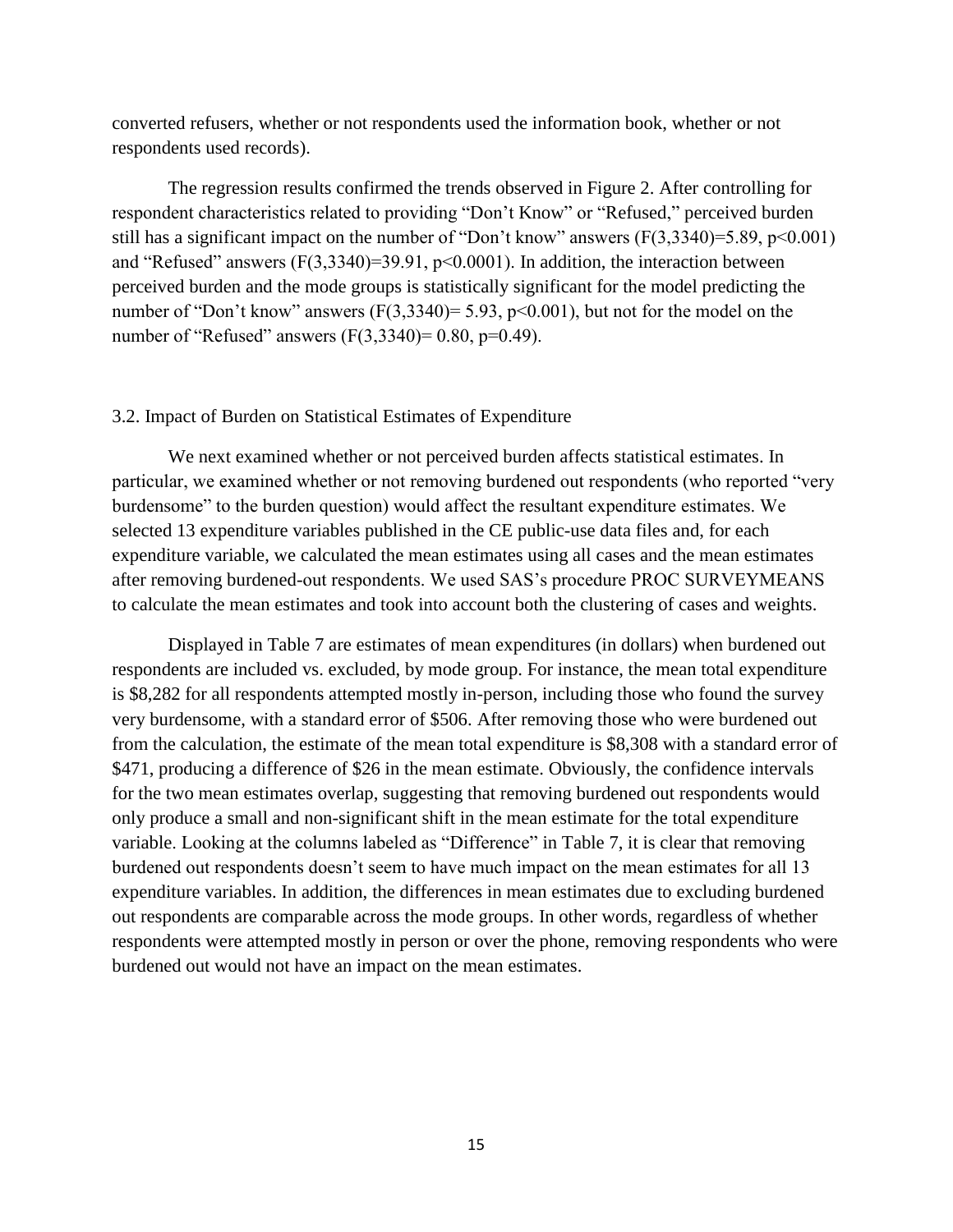|                       |             | <b>MOSTLY IN PERSON</b> | Respondents, by mode Group | <b>MOSTLY TELEPHONE</b> |                |                |  |
|-----------------------|-------------|-------------------------|----------------------------|-------------------------|----------------|----------------|--|
|                       | <b>WITH</b> | <b>WITHOUT</b>          | Difference                 | <b>WITH</b>             | <b>WITHOUT</b> | Difference     |  |
|                       | $(n=4169)$  | $(n=3775)$              | $(n=394)$                  | $(n=2426)$              | $(n=2094)$     | $(n=332)$      |  |
| <b>Total</b>          | 8,282       | 8,308                   | 26                         | 8,272                   | 8,206          | $-66$          |  |
| <b>Expenditure</b>    | (506)       | (471)                   |                            | (436)                   | (449)          |                |  |
| Food                  | 1,229       | 1,216                   | $-13$                      | 1,249                   | 1,243          | $-6$           |  |
|                       | (59)        | (47)                    |                            | (56)                    | (59)           |                |  |
| <b>Alcoholic</b>      | 69          | 71                      | $\overline{3}$             | 59                      | 60             | $\mathbf{1}$   |  |
| beverages             | (4)         | (4)                     |                            | (4)                     | (4)            |                |  |
| <b>Housing</b>        | 2,566       | 2,565                   | $-1$                       | 2,813                   | 2,787          | $-26$          |  |
|                       | (244)       | (235)                   |                            | (266)                   | (255)          |                |  |
| <b>Apparel and</b>    | 173         | 173                     | $\mathbf{0}$               | 178                     | 181            | $\overline{4}$ |  |
| services              | (18)        | (15)                    |                            | (15)                    | (15)           |                |  |
| <b>Transportation</b> | 1,547       | 1,566                   | 19                         | 1,429                   | 1,416          | $-13$          |  |
|                       | (47)        | (50)                    |                            | (56)                    | (51)           |                |  |
| <b>Health care</b>    | 580         | 585                     | 6                          | 564                     | 565            | $\mathbf{1}$   |  |
|                       | (17)        | (17)                    |                            | (21)                    | (21)           |                |  |
| <b>Entertainment</b>  | 390         | 386                     | $-3$                       | 365                     | 370            | 5              |  |
|                       | (19)        | (10)                    |                            | (21)                    | (21)           |                |  |
| <b>Personal care</b>  | 49          | 49                      | $\mathbf{1}$               | 51                      | 51             | $-1$           |  |
|                       | (5)         | (5)                     | $\overline{0}$             | (6)<br>16               | (6)<br>17      |                |  |
| <b>Reading</b>        | 20          | 20                      |                            |                         |                | $\mathbf{1}$   |  |
| <b>Education</b>      | (1)<br>190  | (1)<br>190              | $\overline{0}$             | (1)<br>217              | (1)<br>204     | $-13$          |  |
|                       | (34)        | (34)                    |                            | (39)                    | (31)           |                |  |
| <b>Tobacco</b>        | 62          | 65                      | $\overline{3}$             | 45                      | 47             | $\overline{2}$ |  |
|                       | (4)         | (3)                     |                            | (6)                     | (5)            |                |  |
| <b>Miscellaneous</b>  | 95          | 100                     | 5                          | 81                      | 81             | $\mathbf{1}$   |  |
|                       | (8)         | (8)                     |                            | (6)                     | (7)            |                |  |
| Cash                  | 366         | 368                     | $\overline{2}$             | 274                     | 266            | $-8$           |  |
| contributions         | (57)        | (58)                    |                            | (19)                    | (17)           |                |  |
| <b>Pensions</b>       | 947         | 953                     | 6                          | 932                     | 918            | $-14$          |  |
|                       | (78)        | (74)                    |                            | (76)                    | (85)           |                |  |
|                       |             |                         |                            |                         |                |                |  |

Table 7. Estimates of Mean Expenditures (in Dollars) With and Without Burdened-out Respondents, by Mode Group

# 3.3. Burden and Cost Considerations

The prior two sections demonstrate that respondents who perceived the survey to be very burdensome provided more missing data (more "Don't Know" and "Refused" answers) and that removing them from the analysis doesn't change the mean expenditure estimates much. In this section, we considered a hypothetical situation where data from burdened-out respondents were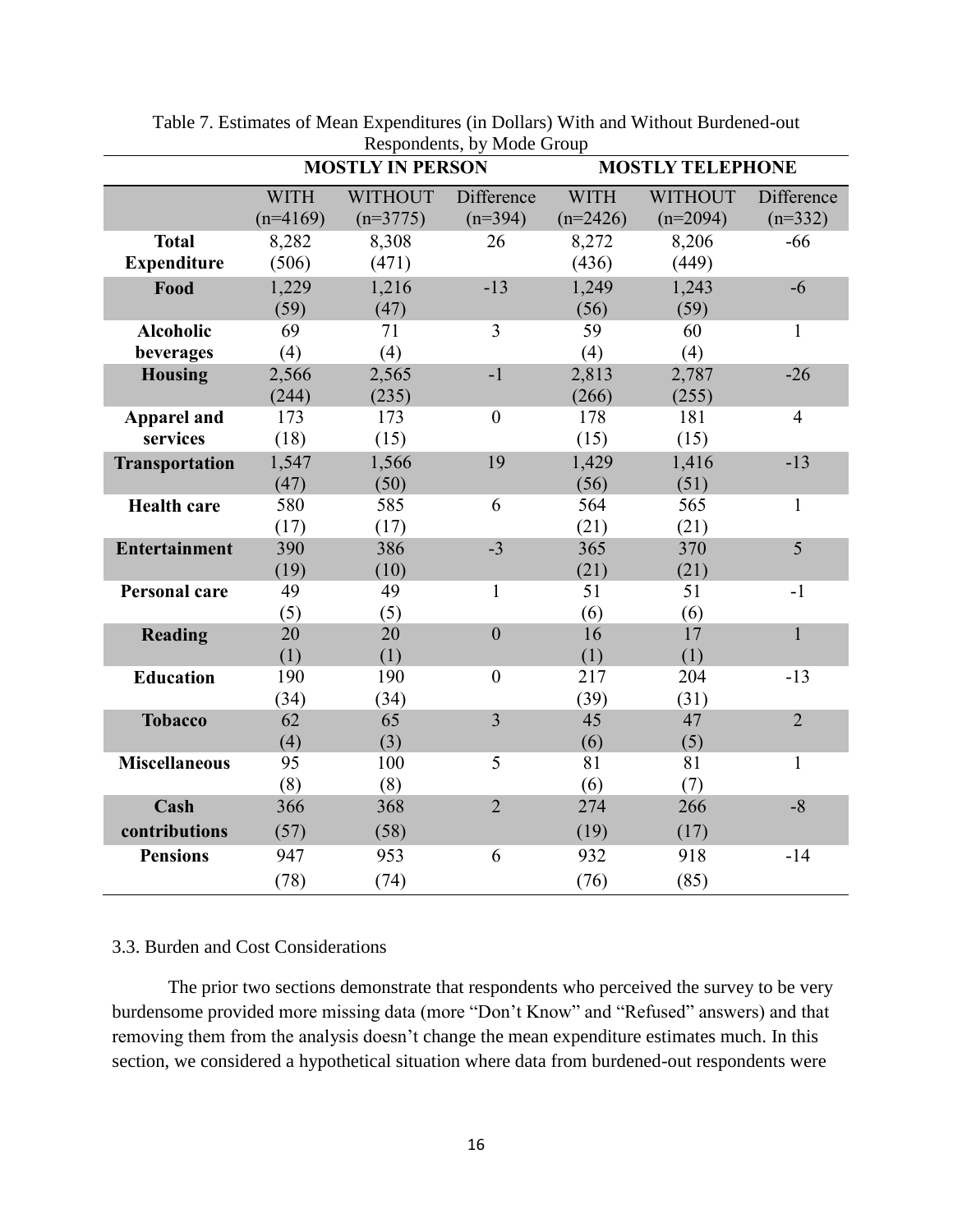*not* collected and compared it to the real-life situation where effort were spent on these respondents to collect their data.

As shown in Table 8, if burdened respondents were *not* collected, we would end up with a total of 5,870 completed interviews, a reduction of 11 percentage points in the number of completed interviews compared to the real-life situation. However, not collecting data from burdened cases would translate into a reduction of 13 percentage points in the total number of attempts needed at Wave 5 and, in particular, a reduction of 13percentage points in the total number of contact attempts made in-person and 12 percentage points reduction in the total number of contact attempts by phone. Furthermore, not collecting data from burdened cases means that we would not need to convert 234 refusers – a reduction of 31 percentage points in refusal conversion effort – and we would not need to spend 753 production hours to administer the CE to these people (a reduction of 10 percentage points in interviewer production hours). Using only data from 2012, we would have 18% fewer "Don't Know" answers and 60% fewer "Refused" answers to be edited and imputed, if we did not collect data from respondents who felt very burdensome.

|                                                             | <b>All Cases</b>          | <b>No Burdened</b><br><b>Cases</b> | <b>Differences</b> | % Change |  |  |  |
|-------------------------------------------------------------|---------------------------|------------------------------------|--------------------|----------|--|--|--|
| # of Completed interviews                                   | 6,596                     | 5,870                              | 726                | 11%      |  |  |  |
|                                                             | W5 Data collection effort |                                    |                    |          |  |  |  |
| <b>Total number of attempts at</b><br>W <sub>5</sub>        | 23,652                    | 20,694                             | 2,958              | 13%      |  |  |  |
| <b>Total number of in-person</b><br>attempts at W5          | 10702                     | 9357                               | 1,345              | 13%      |  |  |  |
| <b>Total number of attempts by</b><br>telephone at W5       | 12,950                    | 11,337                             | 1,613              | 12%      |  |  |  |
| <b>Total number of W5 Refusers</b><br>converted             | 744                       | 510                                | 234                | 31%      |  |  |  |
| <b>Total number of W5 interview</b><br>hours                | 7,231                     | 6,478                              | 753                | 10%      |  |  |  |
| W5 Post-survey processing effort*                           |                           |                                    |                    |          |  |  |  |
| <b>Total number of "Don't know"</b><br>to be edited/imputed | 2,829                     | 2,321                              | 508                | 18%      |  |  |  |
| Total number of "Refused" to<br>be edited/imputed           | 302                       | 120                                | 182                | 60%      |  |  |  |

Note: \*Post-survey processing effort is based on 2012 data only.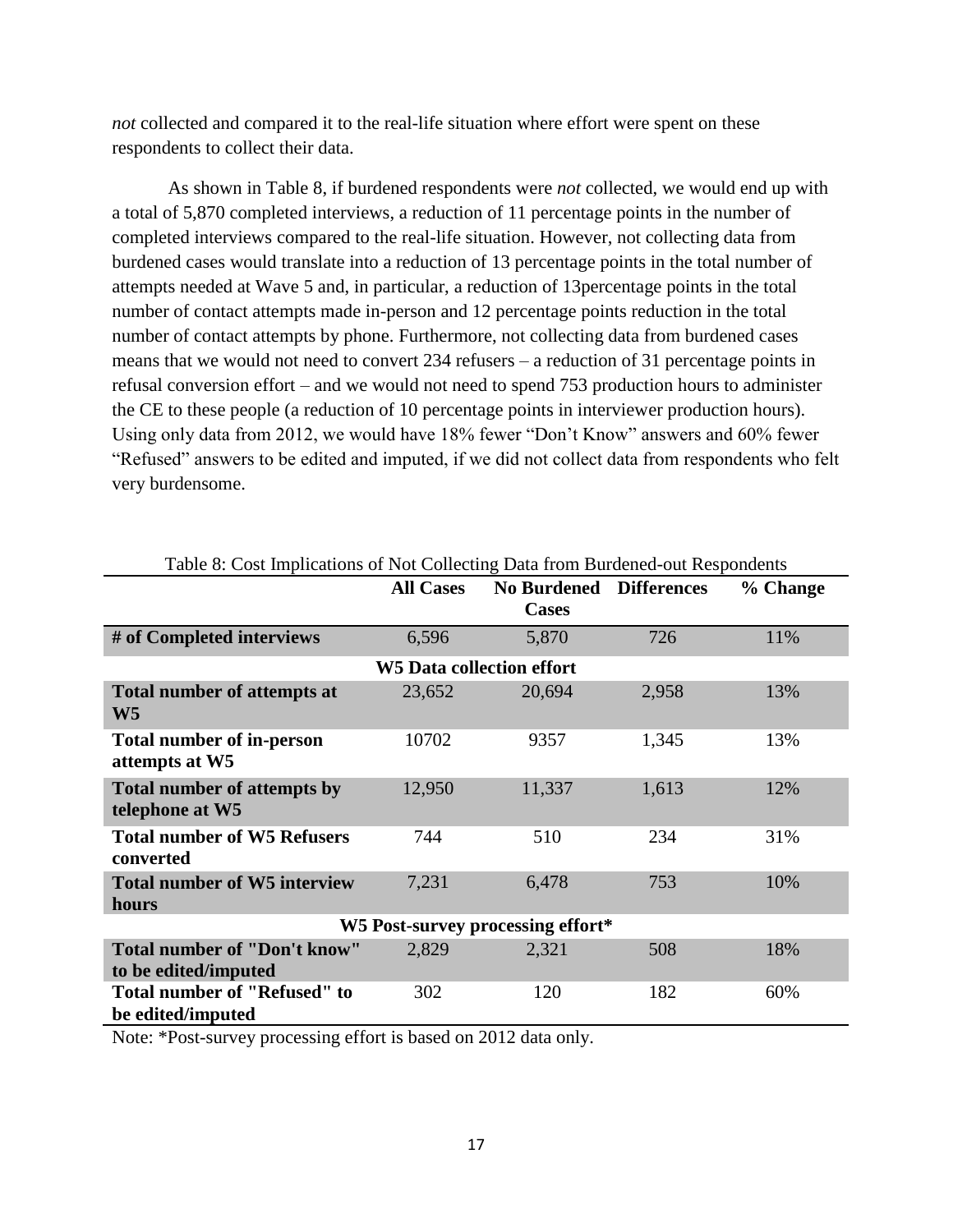## 3.4. Phase 2 Conclusions

The phase 2 work fills a gap in burden research by looking into the relation between burden and data quality. We found that respondents who felt very burdensome provided more "Don't Know" and "Refused" answers to the expenditure questions. The difference in the number of "Don't Know" answers by level of perceived burden is stronger for respondents attempted mostly over the phone than respondents attempted mostly in-person. We also demonstrated that, regardless of how respondents were attempted, removing burdened-out respondents didn't have much impact on the mean expenditure estimates. In addition, not collecting data from these respondents would result in savings in the cost of data collection by reducing the total number of attempts needed, interviewer production hours, and number of refusers to be converted. It would also reduce the cost of post-survey processing by reducing the number of "Don't know" and "Refused" answers to be edited and imputed after data collection.

One limitation of the work lies in that true expenditure data are unavailable; as a result, we wouldn't be able to examine bias in the expenditure data by level of perceived burden. Indirect indicators of data quality (e.g., Don't Know and Refused answers) were studied instead. Furthermore, we only examined changes in mean expenditure estimates when excluding vs. including burdened out respondents. Other statistical estimates (e.g., over-time changes in expenditures, regression coefficient estimates) are not examined, which limits the generalizability of our findings.

#### 4. General Conclusions and Discussion

We identified three gaps in the burden research – undeveloped conceptualization, lack of good measurement, and lack of empirical research examining impact of burden on data quality. Prior research on response burden often has relied on inadequate conceptualizations and measures of burden. As a result, it is difficult, based on the small empirical literature that exists, to make firm predictions about survey features or respondent characteristics that are most likely to give rise to burden. In order to tackle the gaps in the research, we focused the first phase of our work on the understanding of the conceptualization of burden and the  $2<sup>nd</sup>$  phase on the impact of burden on data quality.

The phase 1 work employed the Structural Equation Modeling (SEM) to test a model of burden that includes latent factors related to respondent motivation, respondent characteristics affecting the level of difficulty for answering CE questions, survey features and respondent perceptions of surveys, and to examine the causal relations (direct and indirect) between these factors and burden. The findings support the notion of burden as a subjective, multidimensional phenomenon and showed that respondent motivation, respondent perception of survey, and respondent characters related to task difficulty all have significant overall effects on burden. Survey request features, usually used as a measure of burden, have significant direct effects on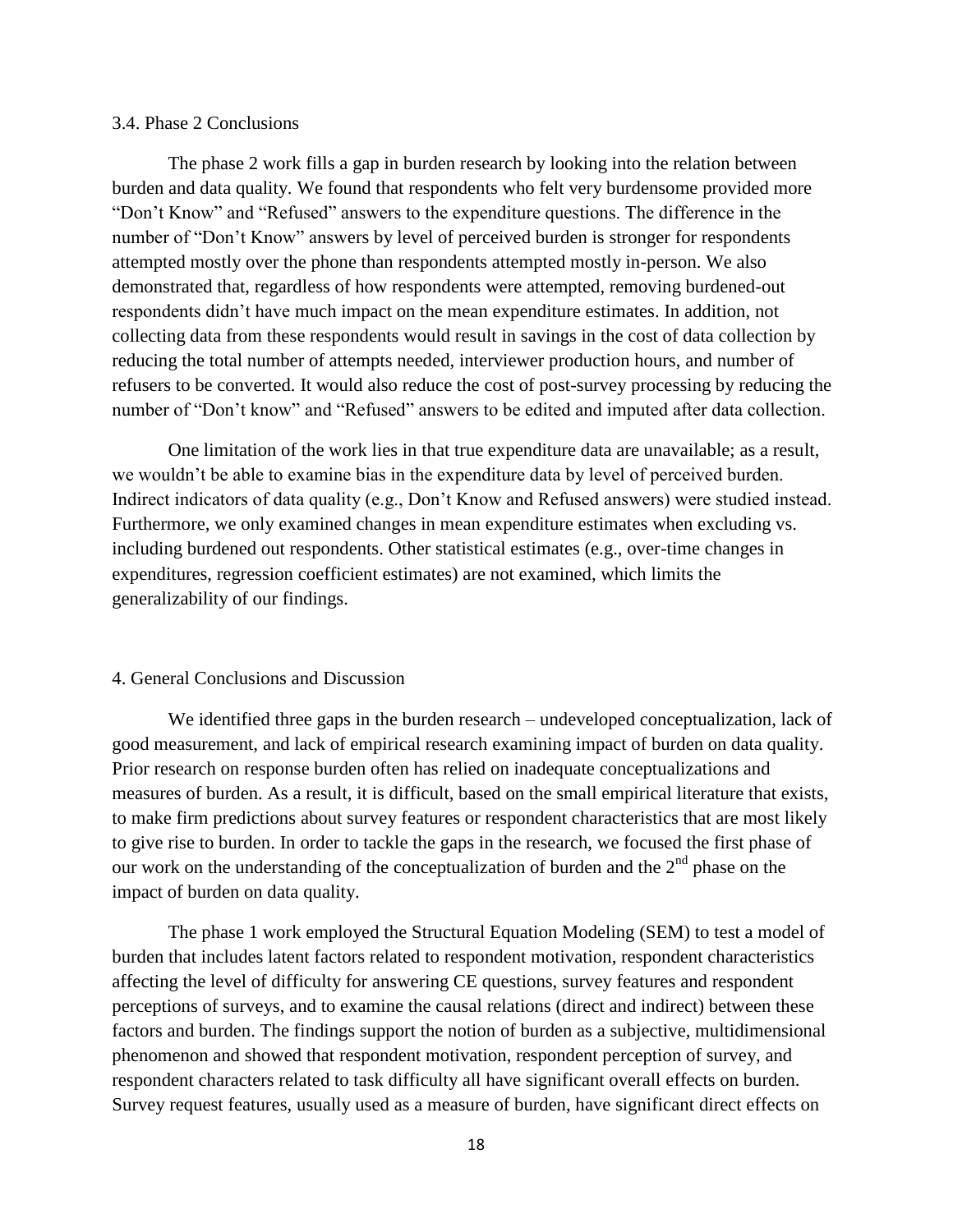burden, but the direct effects are canceled out by indirect effects via respondent perception of survey, leading to small and non-significant overall effects on burden. In addition, we found that, although some relationships between indicators and latent factors are not equivalent across respondents attempted in different modes of data collection, the relationships between latent factors and burden remain the same. This is encouraging as the survey field worries that the mode of data collection affects how respondents feel about the burden of the survey. Our results demonstrate that the modes of data collection do not affect the paths leading to the perception of burden; the same set of factors have the same impact on burden regardless whether respondents were attempted mostly by phone or in person.

Our analysis was made possible because of the CEQ's unique datasets which not only contain information about respondent reactions to the survey but also one survey item directly asking respondents how burdensome they felt. The approach of directly measuring the perception of burden with a single survey item was also used in Galesic (2006), who found that later web pages, pages where respondents spent longer time, and more open-ended questions increased respondents' perception of burden and burdened respondents were more likely to break off than those with a lower level of burden. Our results together with those of Galesic (2006) demonstrate that the approach of directly measuring burden through a single survey item is promising.

We hope that our results encourage other surveys to collect and disseminate similar data on burden. When possible, we strongly encourage other surveys to include at least one survey item directly measuring the level of perceived burden, as what is done in the CE. If it is not possible to add even one survey item to measure burden, we strongly encourage survey practitioners and researchers to take advantage of information tapping into the subjective and attitudinal evaluations and reactions to identify respondents at a greater risk of being burdened out. Our results find that respondents with low motivation and negative evaluation of survey report higher level of burden. We encourage survey practitioners and researchers to make use of existing paradata that reflect either motivation or perception of survey (e.g., the doorstep concerns data) upfront to identify those prone to feeling burdened out and to take steps to increase their motivation or reduce their negative evaluation of the survey.

The Phase 2 work adds to the literature on how measured burden can and should be used in practice to investigate the impact of response burden on data quality. We showed that respondents who answered "very burdensome" to the burden question provided more missing data and took more recruitment effort. Removing these cases doesn't have an impact on the resultant mean expenditure estimates. We encourage future research to take into account these findings when developing tailored or responsive survey designs. One example, for instance, is for longitudinal surveys to reallocate survey resources for the new wave of interview based on the level of perceived burden (measured directly or through proxy indicators such as doorstep concerns). Even in cross-sectional surveys, our results indicate that survey organizations should reconsider their stopping rules when recruiting respondents at different levels of burden.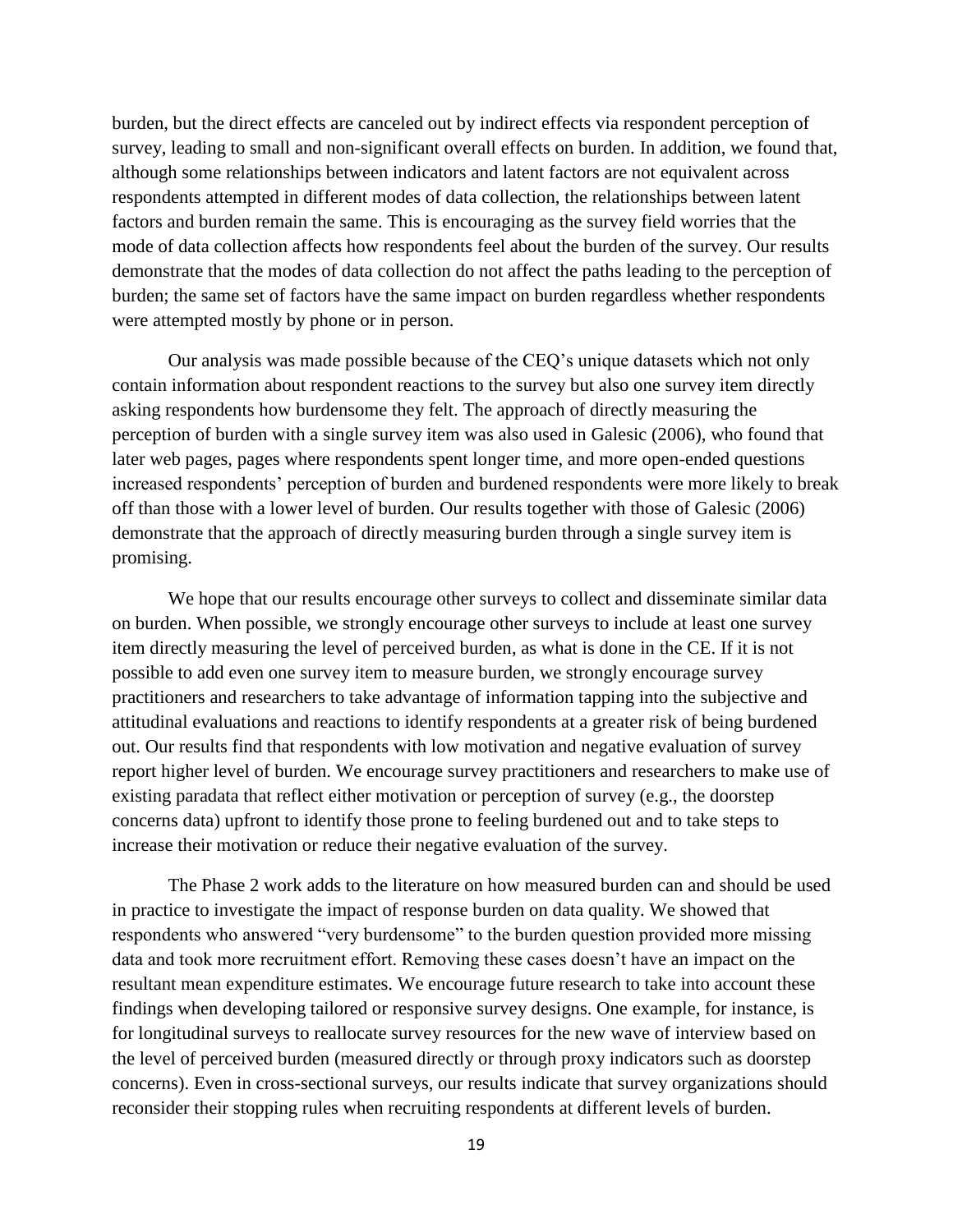The results from both phases of work provide significant and critical additions to the survey literature. However, a key limitation of the work is that the burden question is asked only at the fifth interview – the last interview at the end of respondents' panel life. Consequently, burden information is only available for those who completed the fifth interview and *not* available for attriters who dropped out of the panel before the  $5<sup>th</sup>$  interview. Respondents who completed the fifth interview (and especially those who completed all five interviews) are likely to be more cooperative and more motivated than those who did not. What is more, attrition is likely a consequence of sampled respondents feeling burdened out, as shown in Galesic (2006). As a result, our findings are based on data from a pool of respondents with higher motivation and cooperation, which limits the generalizability of our findings to another pool of respondents with low motivation and cooperation. Furthermore, the CE is a large-scale government-sponsored longitudinal survey and has established its legitimacy and importance. Our findings may not generalize to other surveys in a different setting (e.g., cross-sectional surveys sponsored by a private organization). We do hope that our work will call researchers' attention to the burden research and will motivate more researchers to focus on the burden research.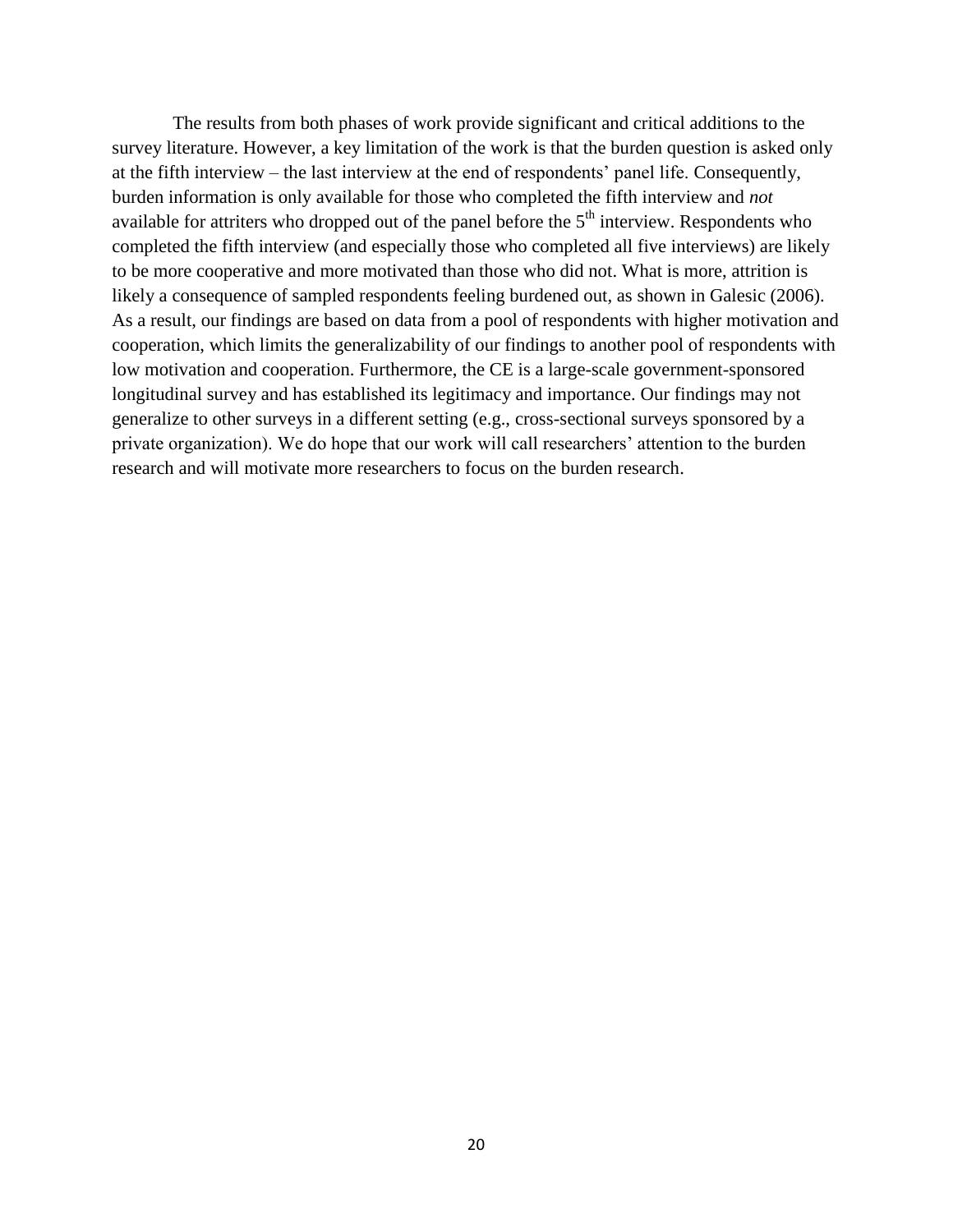# Acknowledgements

This research was funded by the ASA/NSF/BLS Research Fellowship awarded to Ting Yan. The author thanks ASA/NSF/BLS Research Fellowship for supporting the work. The author thanks the BLS staff for coordinating all logistics and paperworks and the CE for making burden data available. The author likes to thank two BLS collaborators – Scott Fricker and Shirley Tsai – for working with her and assisting her in so many aspects throughout the fellowship. This research can't be conducted without them.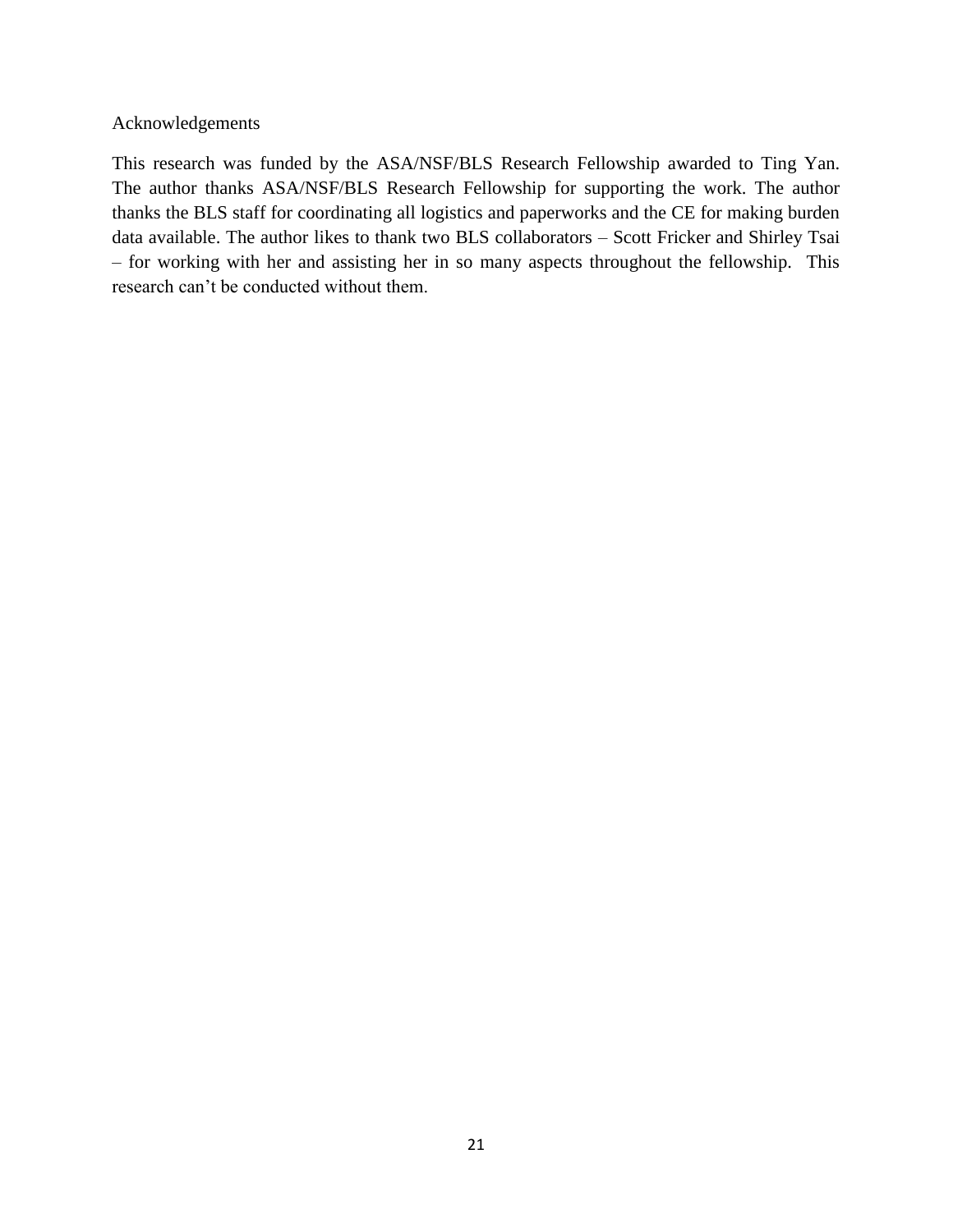#### References

Bradburn, N. (1978). Respondent Burden. *Health Survey Research Methods Proceedings,* 49–54.

- Byrne, B. (1998). *Structural Equation Modeling with LISREL, PRELIS, and SIMPLIS: Basic Concepts, Applications, and Programming*. Mahwah, NJ: Lawrence Erlbaum Associates.
- Campbell, D. J. (1988). Task Complexity: A Review and Analysis. *Academy of Management Review*, 13, 40–52.
- Filion, F. L. (1981). Importance of Question Wording and Response Burden in Hunter Surveys. *The Journal of Wildlife Management*, 45(4), 873-882.
- Fricker, S., Gonzalez, J., & Tan, L. (2011). Are You Burdened? Let's Find Out. *Paper Presented at the Annual Conference of the American Association for Public Opinion Research*, Phoenix, AZ.
- Fricker, S., Kreisler, C., and Tan. L. (2012). An Exploration of the Application of PLS Path Modeling Approach to Creating a Summary Index of Respondent Burden. *Paper presented at the Joint Statistical Meeting*, San Diego, CA.
- Fricker, S., Yan, T., and Tsai, S. (2014). Response Burden: What Predicts It and Who is Burdened Out? In *JSM Proceedings, Survey Methods Research Section*, Alexandria, VA: American Statistical Association, pp. 4568-4577.
- Galesic, M. (2006). Dropouts on the Web: Effects of Interest and Burden Experienced During an Online Survey. *Journal of Official Statistics*, *22*, 313-328.
- Geisen, D. (2012). Exploring Causes and Effects of Perceived Response Burden. Paper presented at the International Conference on Establishment Surveys. Paper accessed at <http://www.amstat.org/meetings/ices/2012/papers/302171.pdf>
- Groves, R., Singer, E., and Corning, A. (1999). A Laboratory Approach to Measuring the Effects on Survey Participation of Interview Length, Incentives, Differential Incentives, and Refusal Conversion. *Journal of Official Statistics*, 15, 251-268.
- Haraldsen, G. (2004) Identifying and Reducing Response Burden in Internet Business Surveys. *Journal of Official Statistics,* 20, 393-410.
- Hoogendoorn, A. W. (2004). A Questionnaire Design for Dependent Interviewing that Addresses the Problem of Cognitive Satisficing. *Journal of Official Statistics*, 20, 219–232.
- Hoogendoorn, A.W. and Sikkel, D. (1998). Response Burden and Panel Attrition. *Journal of Official Statistics*, 14, 189–205.
- Jones, J. (2012). Response Burden: Introductory Overview Literature. Paper presented at the International Conference on Establishment Surveys. Paper accessed at <http://www.amstat.org/meetings/ices/2012/papers/302289.pdf>
- Kline, R. B. (1998). *Structural Equation Modeling*. New York: Guilford Press.